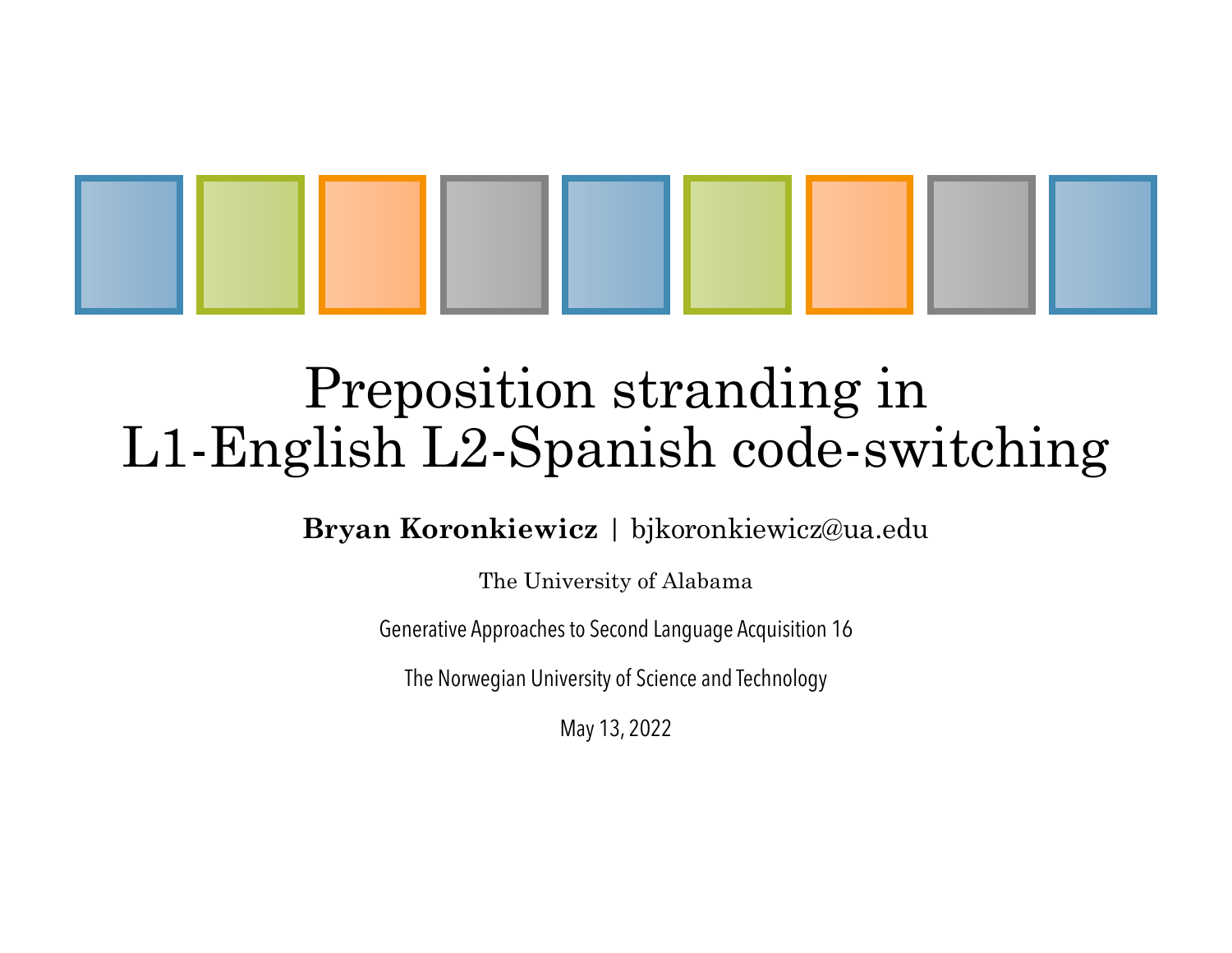Code-switching (CS) is a common bilingual phenomenon that occurs when multiple languages are used in the same conversation

• Overt realization of bilingual language activation

Despite decades of research on the topic, the CS of late second-language (L2) bilinguals remains under-studied compared to other bilingual groups

• Question at the intersection of CS and Second Language Acquisition: Do L2 bilinguals acquire CS restrictions as they acquire their L2 grammar? And if so, how?

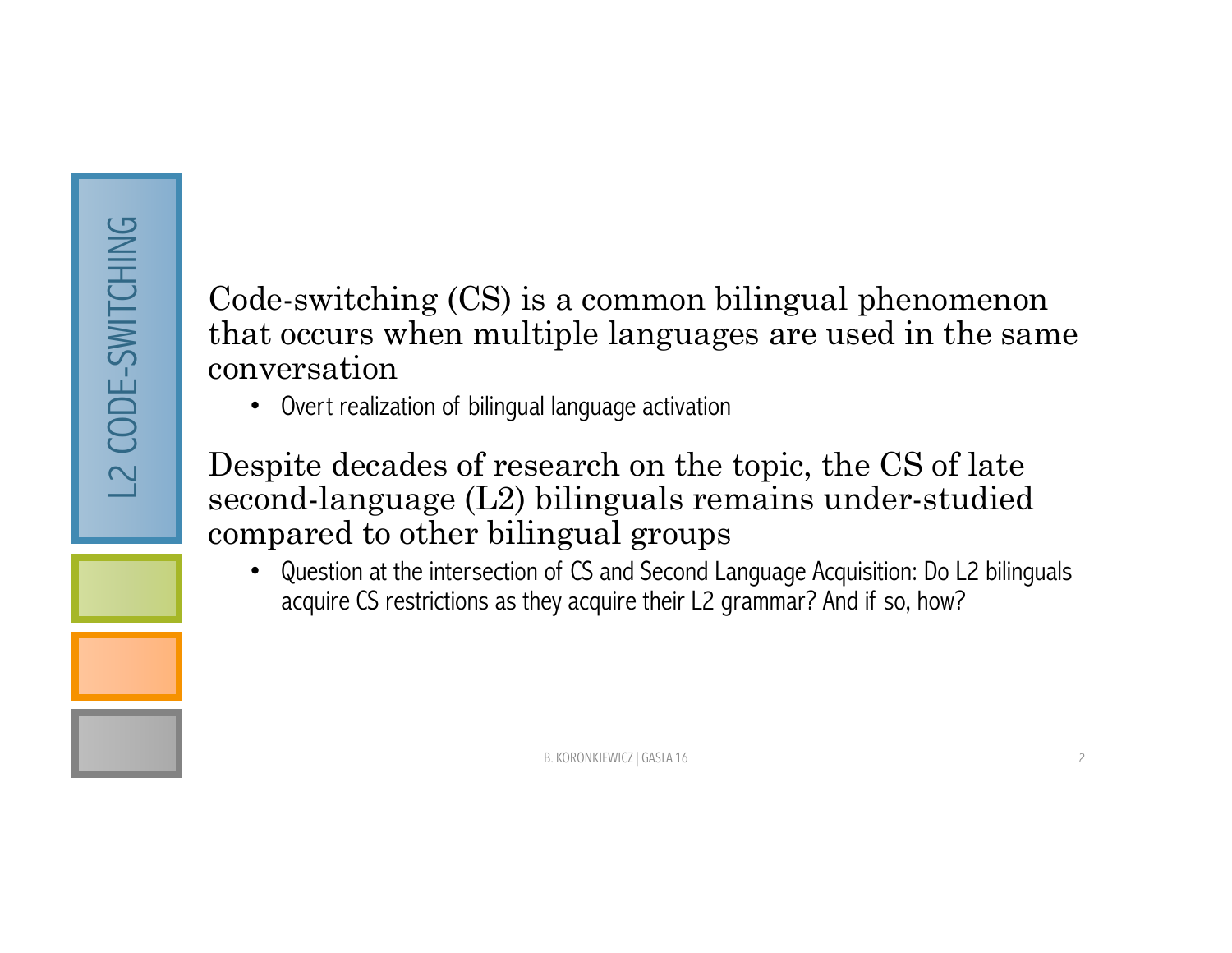Specific example of Spanish-English bilingual competence that needs to be acquired is *preposition stranding* (or *pstranding*) vs. *pied-piping*

P-stranding occurs when extracting a determiner phrase (DP) from a prepositional phrase (PP), the possibility of which varies depending on the language (Law, 2006; Salles, 1995)

• Crosslinguistic conflict for Spanish-English bilinguals: V ENGLISH, X SPANISH

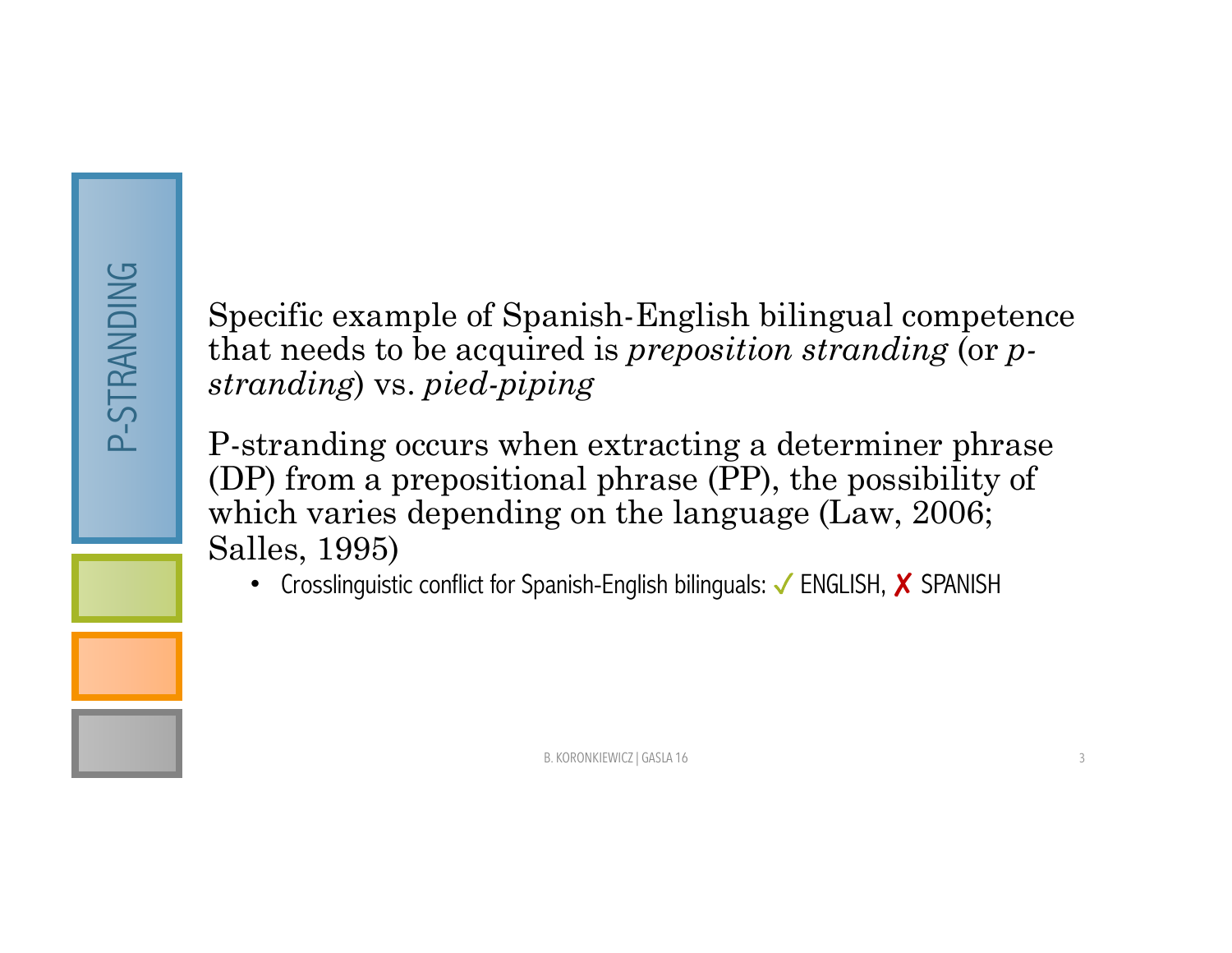- (1) a. Chad doesn't know  $\begin{bmatrix} p \end{bmatrix}$  what friend<sub>l</sub> Kevin is traveling  $\begin{bmatrix} p \end{bmatrix}$  with  $t_i$ .
	- b. Fernando no sabe [PP **con** [DP **qué amiga**]]i Sergio está viajando **t**i. Fernando not knows with what friend Sergio is traveling 'Fernando doesn't know with what friend Sergio is traveling.'
	- c. \*/? Fernando no sabe [DP **qué amiga**]i Sergio está viajando [PP **con t**i]. Fernando not knows what friend Sergio is traveling with 'Fernando doesn't know what friend Sergio is traveling with.'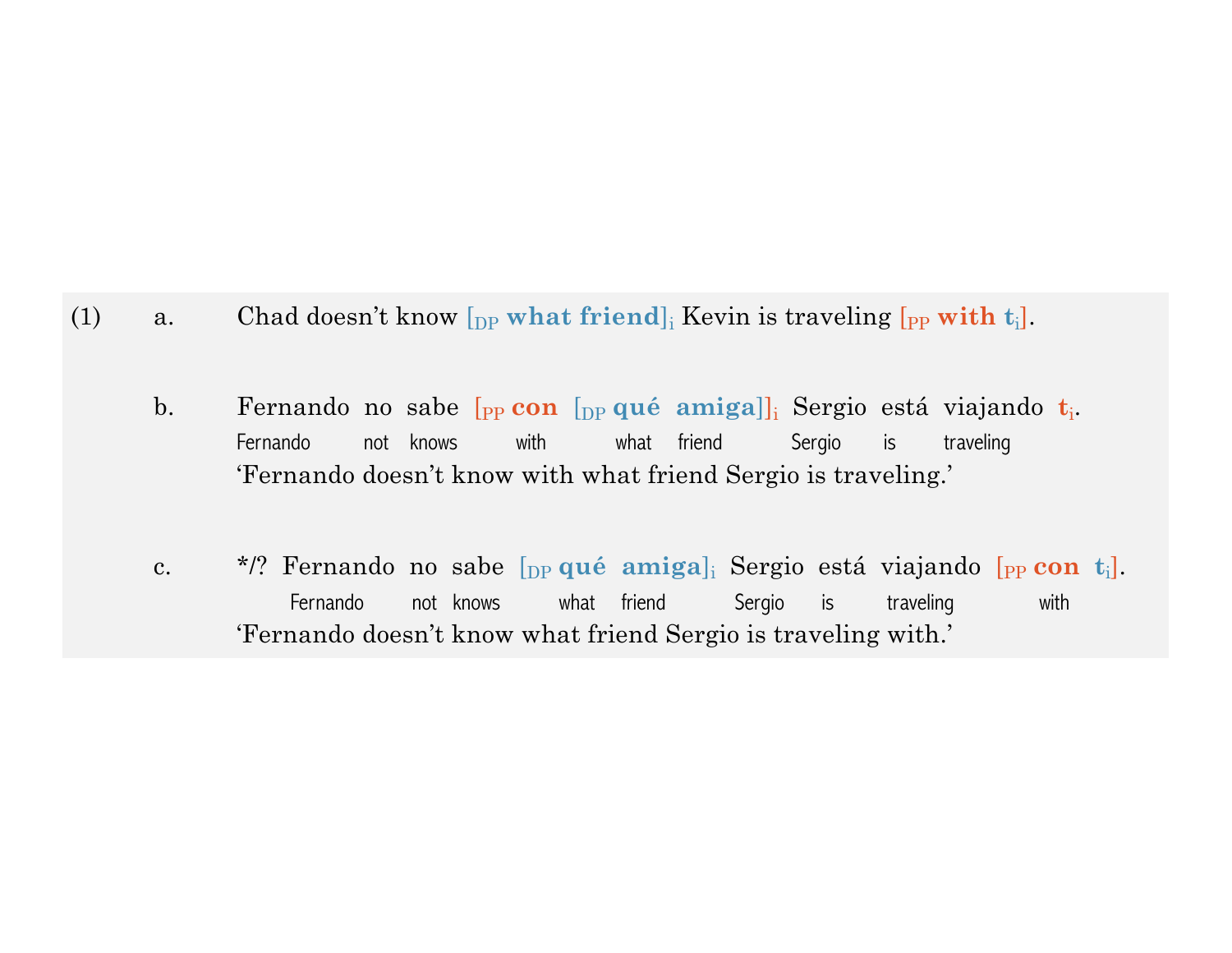US heritage speakers of Spanish have shown variation with regard to p-stranding (Depiante & Thomson, 2012; Pascual y Cabo & Gómez Soler, 2015)

- Simultaneous bilinguals: V ENGLISH, V SPANISH
- Early sequential bilinguals: V ENGLISH, X SPANISH

Leads to a distinction for p-stranding in CS as well (Koronkiewicz, 2022)

- Simultaneous bilinguals: √ SPANISH-to-ENGLISH, √ ENGLISH-to-SPANISH
- Early sequential bilinguals: √ SPANISH-to-ENGLISH, X ENGLISH-to-SPANISH

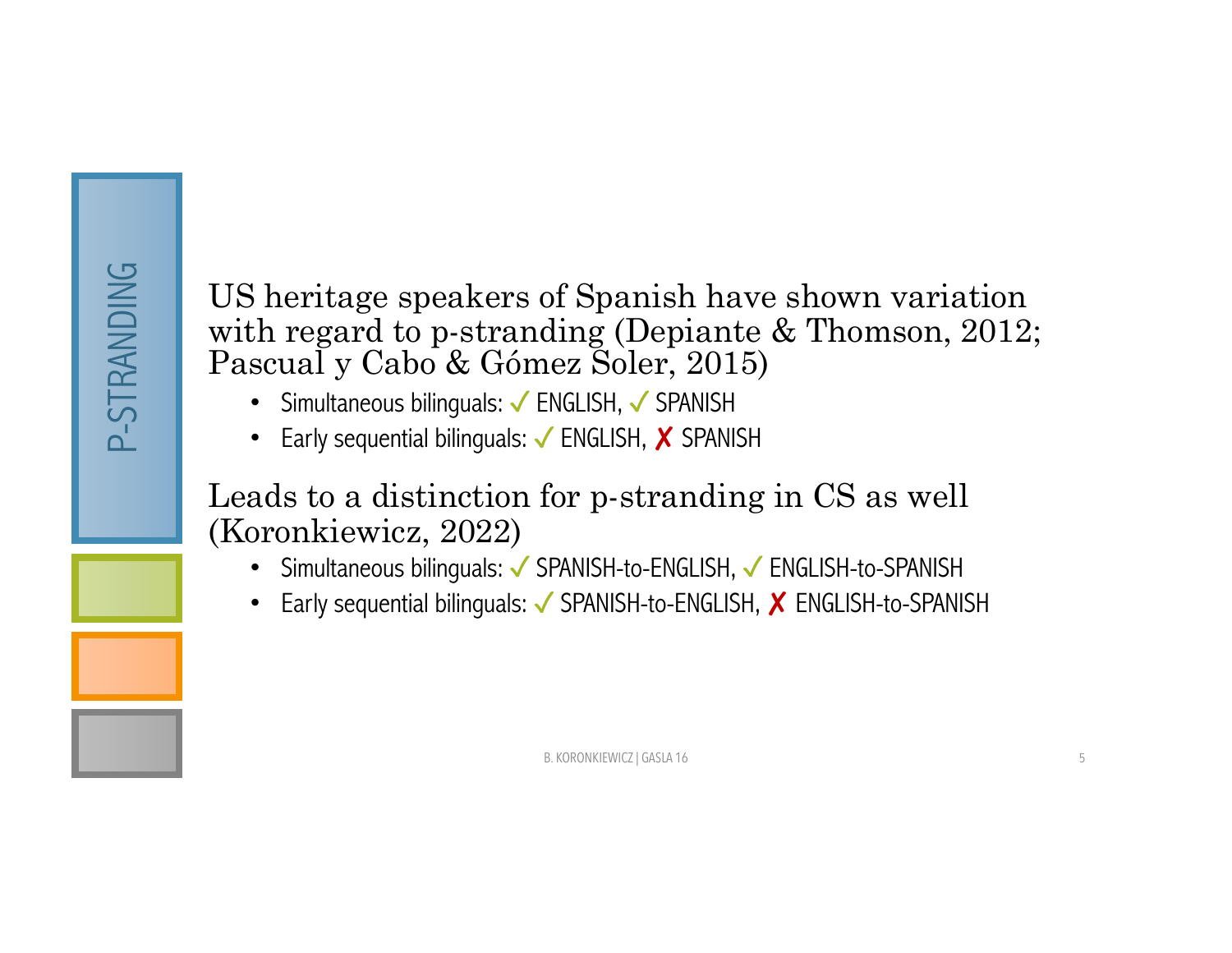

(2)  $\checkmark$  a.  $\checkmark$  *Fernando no sabe* [<sub>DP</sub> *qué amiga*]<sub>i</sub> Kevin is traveling [<sub>PP</sub> with t<sub>i</sub>]. Fernando not knows what friend 'Fernando doesn't know what friend Kevin is traveling with.'

b. Chad doesn't know  $[p_P \text{ what friend}]_i$  *Sergio está viajando*  $[p_P \text{ con } t_i]$ . Sergio is traveling with 'Chad doesn't know what friend Sergio is traveling with.'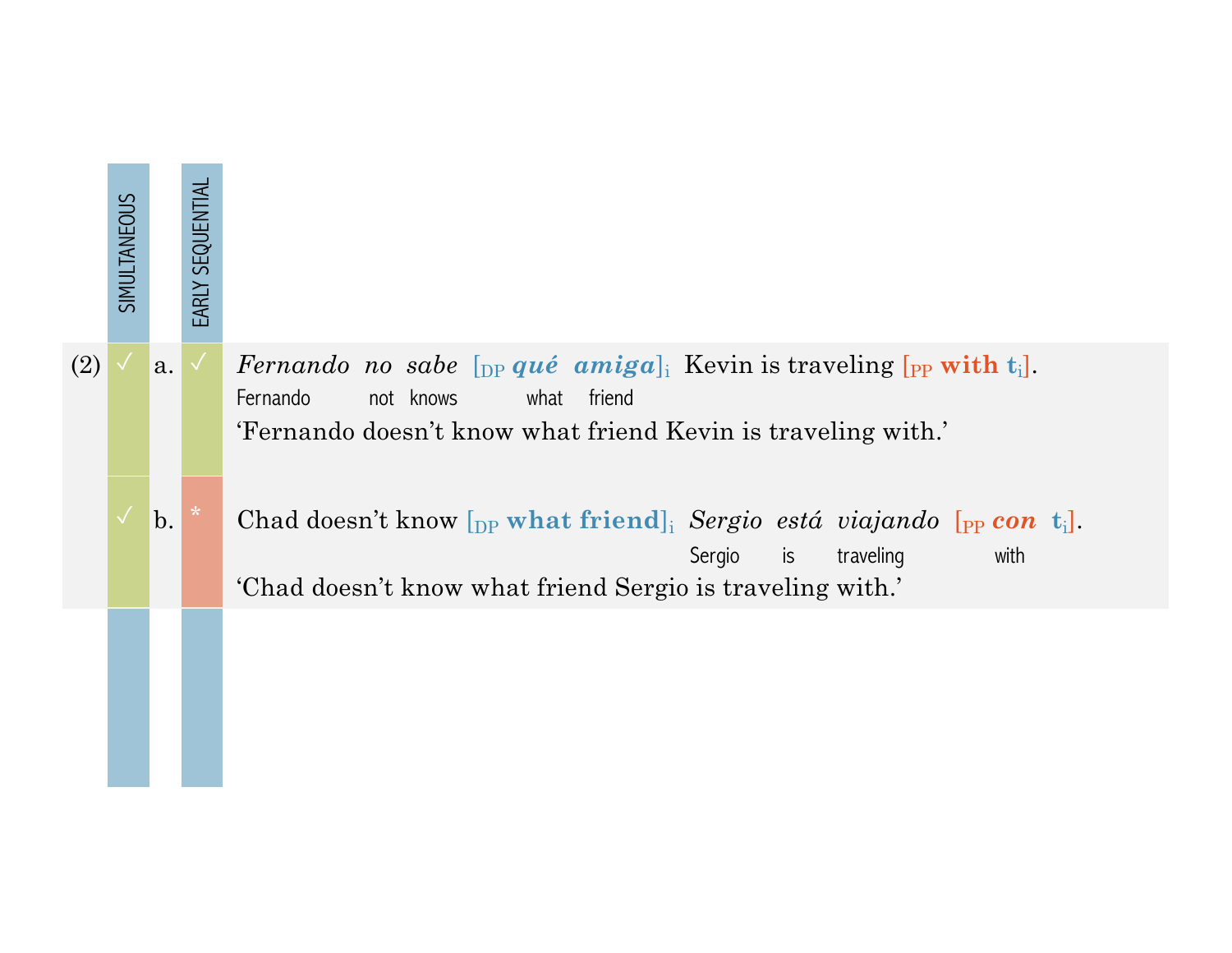#### Todays' talk: What about late L2 bilinguals?

#### With monolingual p-stranding, L1-English L2-Spanish bilinguals do acquire the expected distinction

• Previous research has shown that L2-Spanish bilinguals "transfer [p-stranding] only at the beginning levels of proficiency, a characteristic that disappears completely in intermediate learners" (Liceras, 1986, as cited in Perpiñán, 2015, p. 580)

## What happens when the languages are mixed?

- Is p-stranding still available only sometimes?
- In other words, do they acquire the same restriction on p-stranding from English-to-Spanish as early sequential bilinguals?

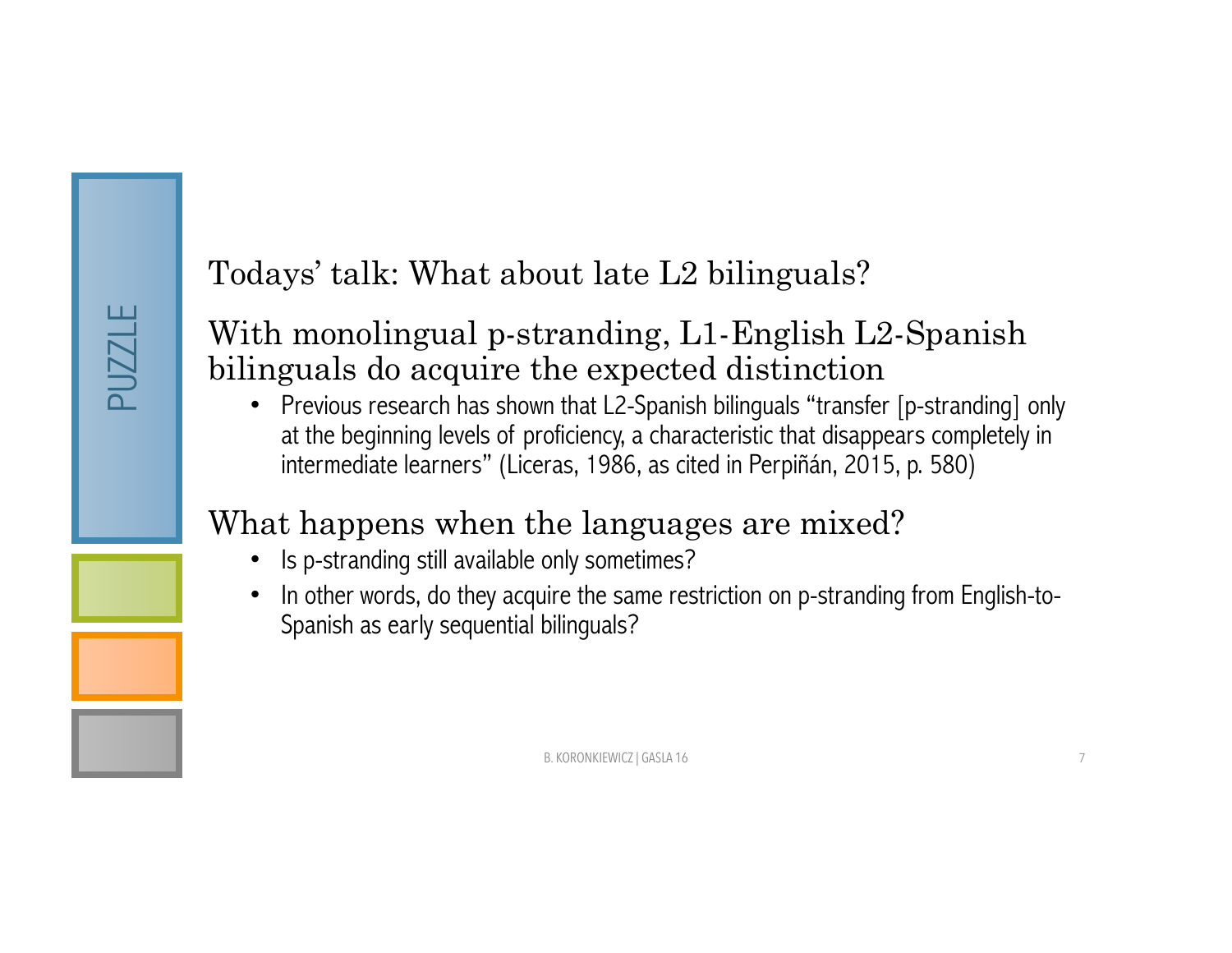

# **Today's Goals**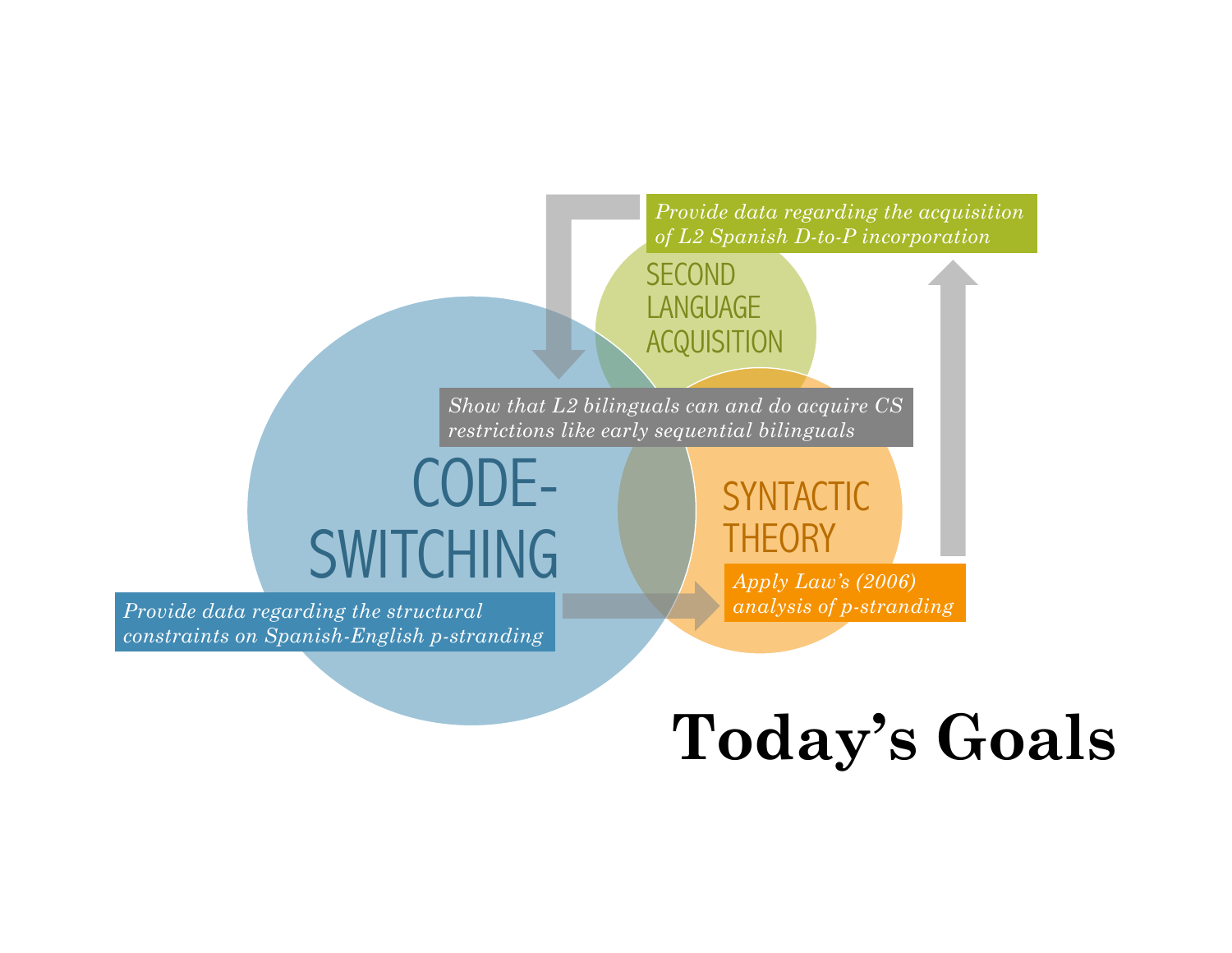## Wh-elements in English occupy a higher syntactic position

• Generally considered the specifier of the Complementizer Phrase (Chomsky, 1986)

#### If a wh-element is the complement of a PP, it can be extracted, "stranding" the preposition in its lower position

- P-stranding can occur in matrix wh-questions, embedded wh-questions, and relative clauses (Law, 2006; Salles, 1995)
- At the same time, English allows pied-piping to be used prescriptively and/or in formal discourse (Biber et al., 1999)

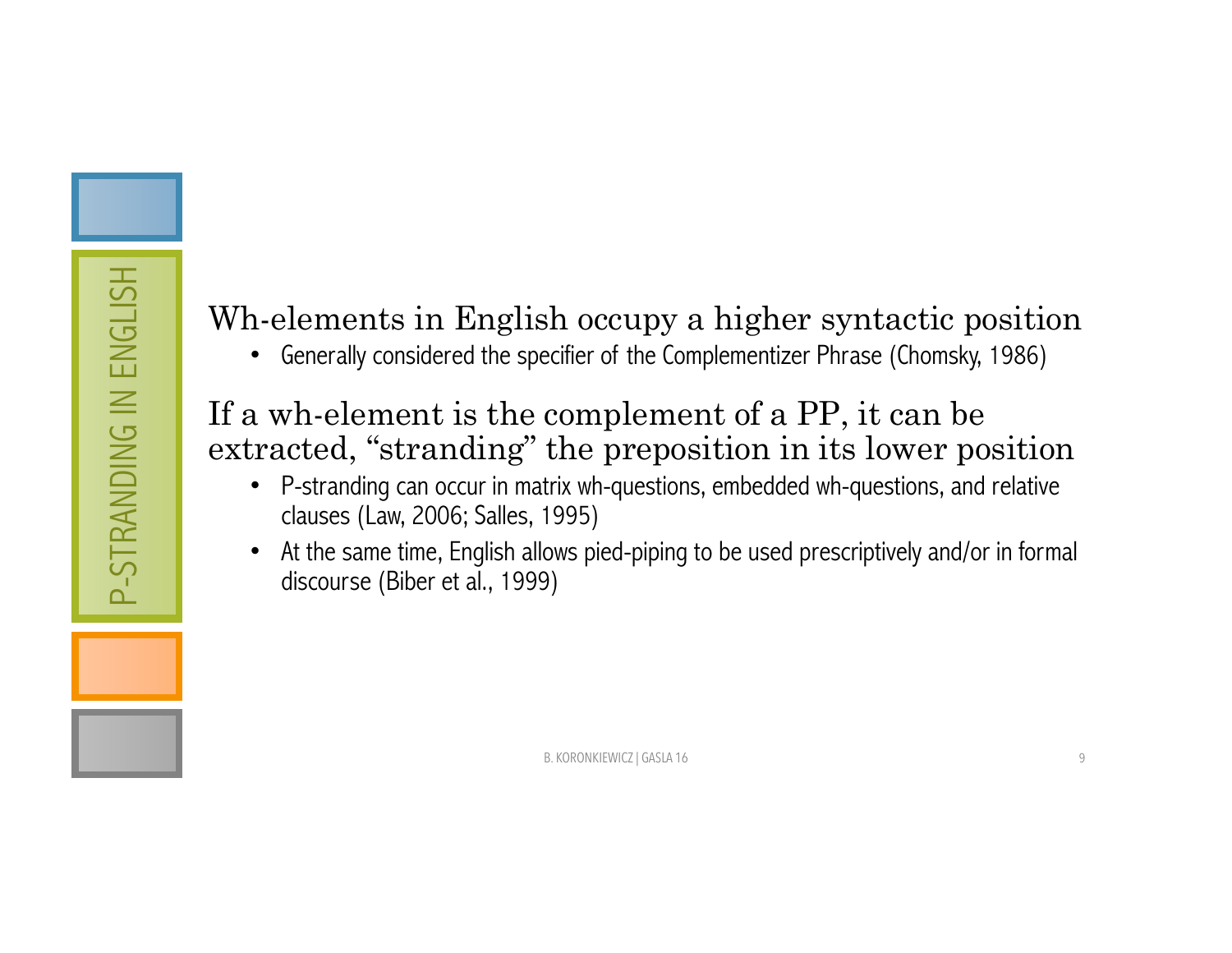- (3) a.  $\left[\begin{array}{cc}p\end{array}\right]$  **book**  $\left]\begin{array}{c}\right]_i$  did you buy  $t_i$ ?
	- b.  $\left[\begin{array}{cc} \left[\text{DP} \text{ What money}\right] \text{ is} \end{array}\right]$  did you buy it  $\left[\text{PP} \text{ with } t_i\right]$ ?
	- c. I don't know  $\begin{bmatrix} p_P \end{bmatrix}$  what friend]<sub>i</sub> you went shopping  $\begin{bmatrix} p_P \end{bmatrix}$  with  $t_i$ .
	- d. Amy is the friend  $[p_P \text{ who}]_i$  I went shopping  $[p_P \text{ with } t_i]$ .
	- e.  $[p_P \text{With } [p_P \text{ what money}]]_i$  did you buy it  $t_i$ ?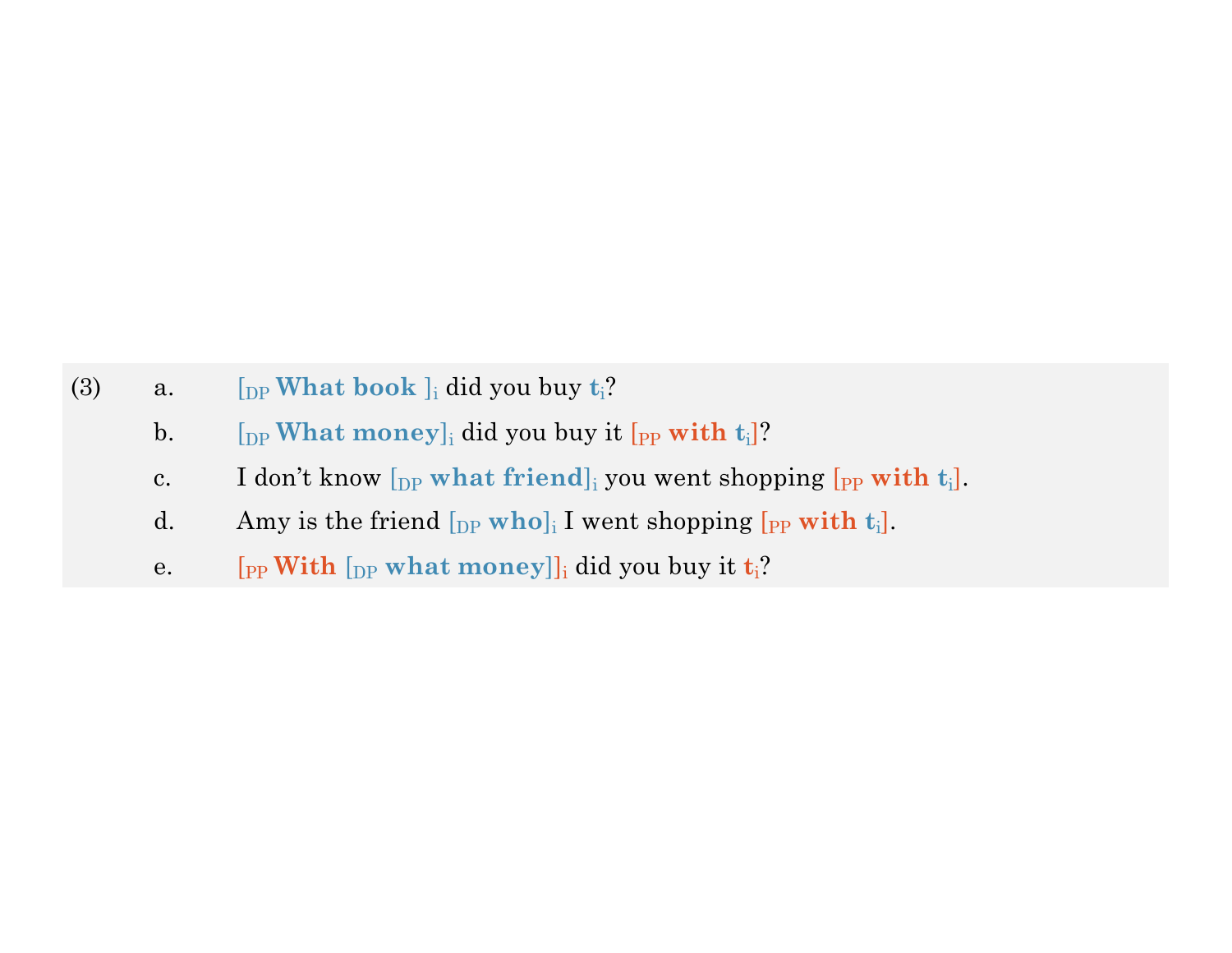#### Like English, wh-elements in Spanish occupy a higher syntactic position as well (i.e., SpecCP)

- However, wh-elements cannot be extracted from a PP, instead requiring the preposition to be pied-piped with the DP (Law, 2006)
- Consistent for matrix wh-questions, embedded wh-questions, and relative clauses

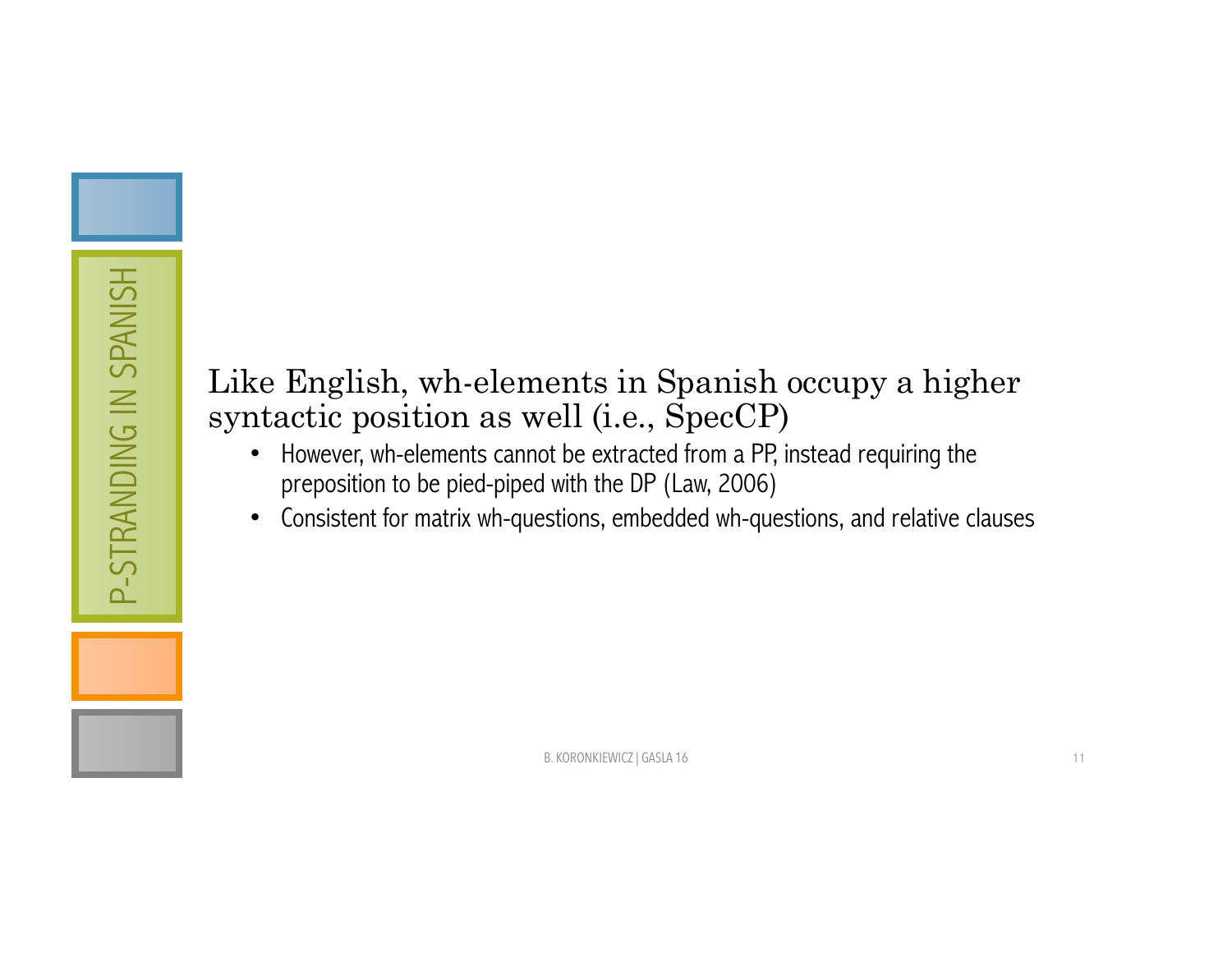(4) a.  $i[\text{DP} \text{Q} \text{u\'{e}} \text{libro}]_i$  compraste  $t_i$ ? what book buy.2s 'What book did you buy?'

> b. \*  $\zeta$ [<sub>DP</sub> **Qué dinero**]<sub>i</sub> lo compraste [<sub>PP</sub> **con t**<sub>i</sub>]? what money it buy.2s with 'What money did you buy it with?'

c.  $\mathcal{E}[\text{PP} \text{ Con } [\text{DP} \text{ qu\'e} \text{ dinero}]]$  lo compraste  $\mathbf{t}_i$ ? with what money it buy.2s 'With what money did you buy it?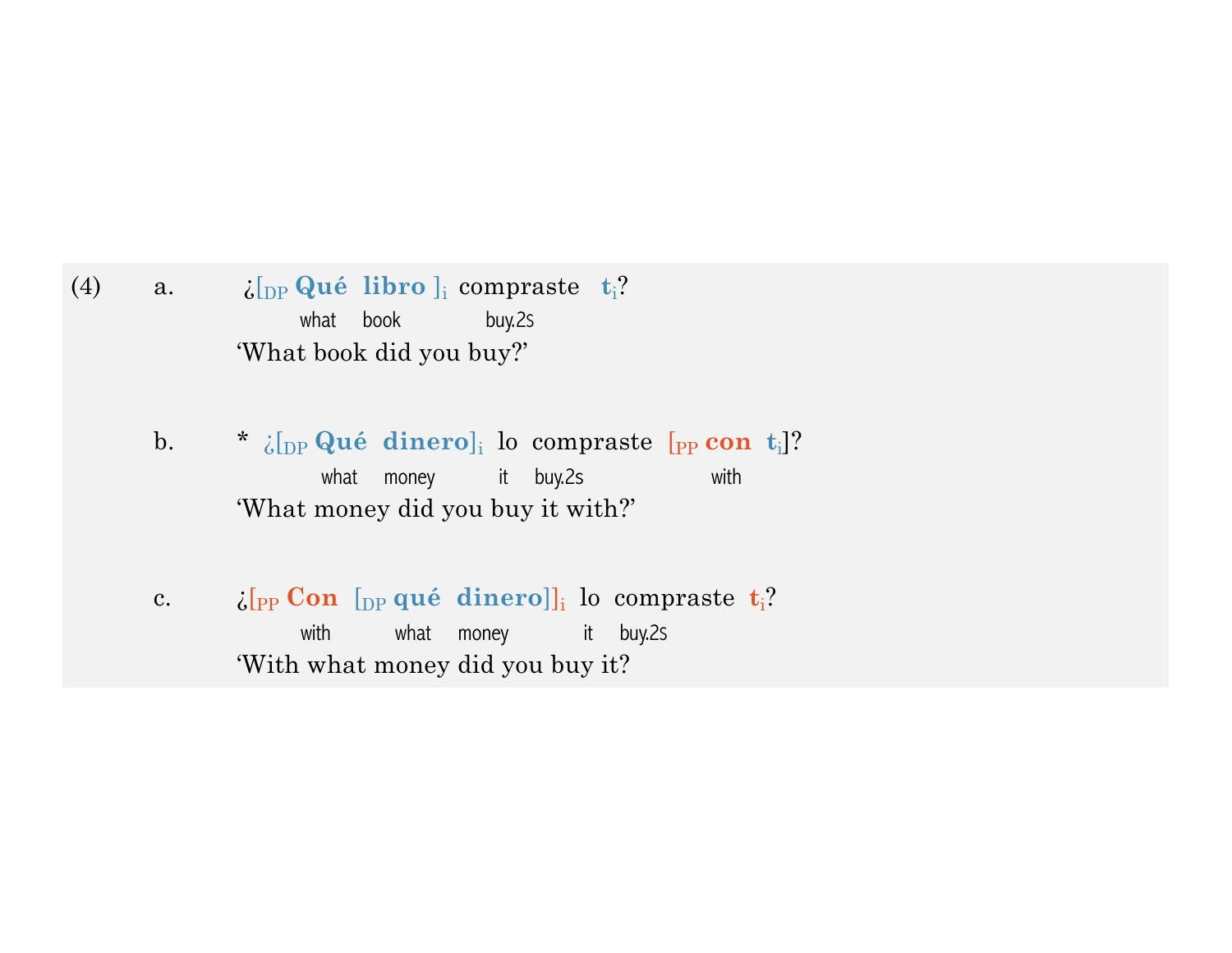How do we account for p-stranding availability in some languages but not others?

Law (2006) argues that some languages are subject to a syntax-morphology-interface condition

- Wherein "elements that undergo suppletive rules must form a syntactic unit X°" (Law, 2006, p. 647)
- Condition is based on Spanish suppletive forms like  $del'$  'del' (i.e.,  $de + e$ ) and  $al$  'to the' (i.e.,  $a + e$ )
- Importantly, the condition does not require suppletion of the specific items in use to apply (i.e., it is all or nothing for each language)

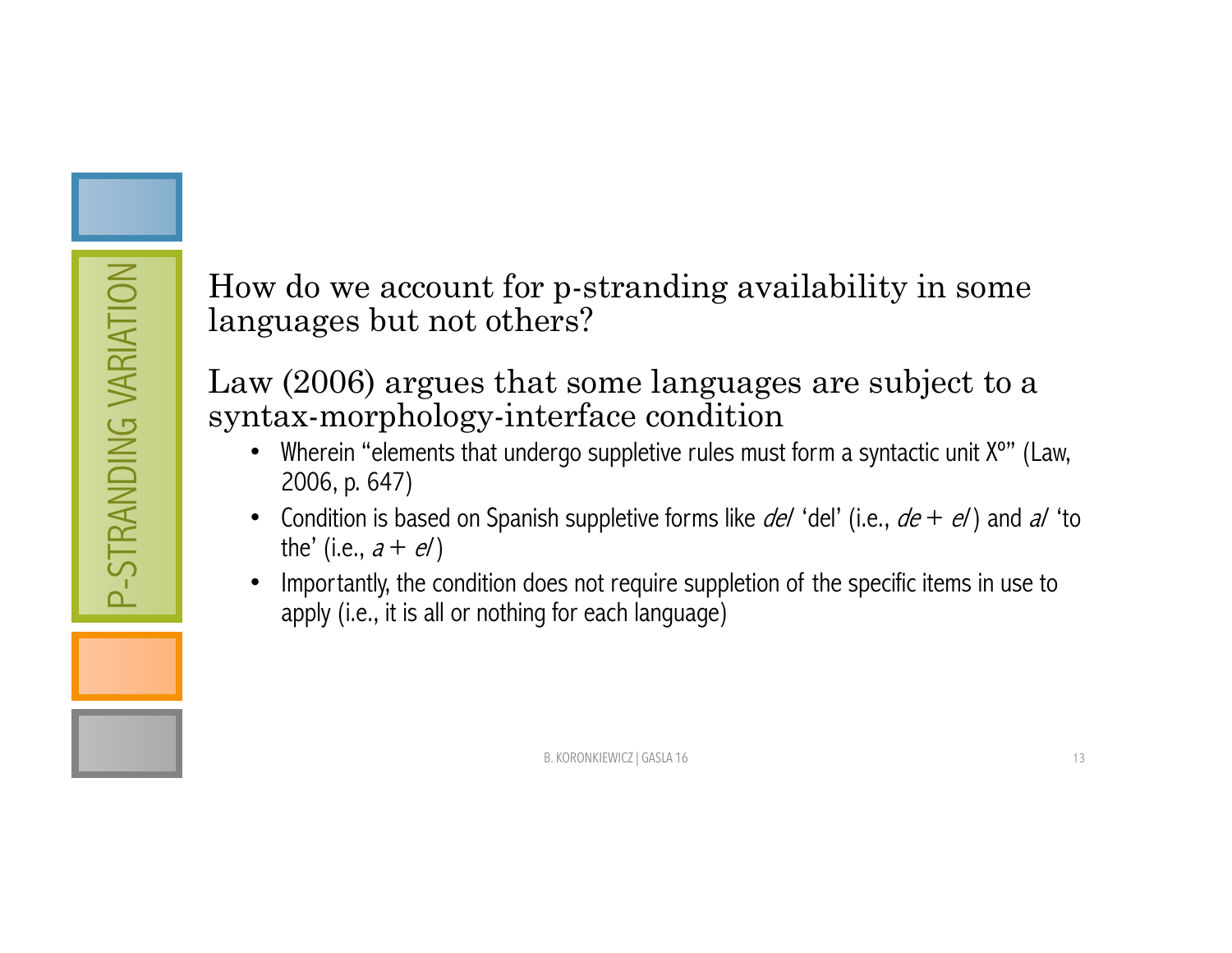#### Under this analysis:

- English determiners, lacking any suppletive forms, never incorporate and remain as separate syntactic units
- Spanish determiners incorporate into prepositions (with or without suppletion) and form one syntactic unit (i.e., P+D)

#### This distinction has different consequences when whmovement is triggered

- In Spanish, the only option is to move the entire PP, which includes the combined  $P+D$
- In English, the wh-element (D) can be extracted on its own

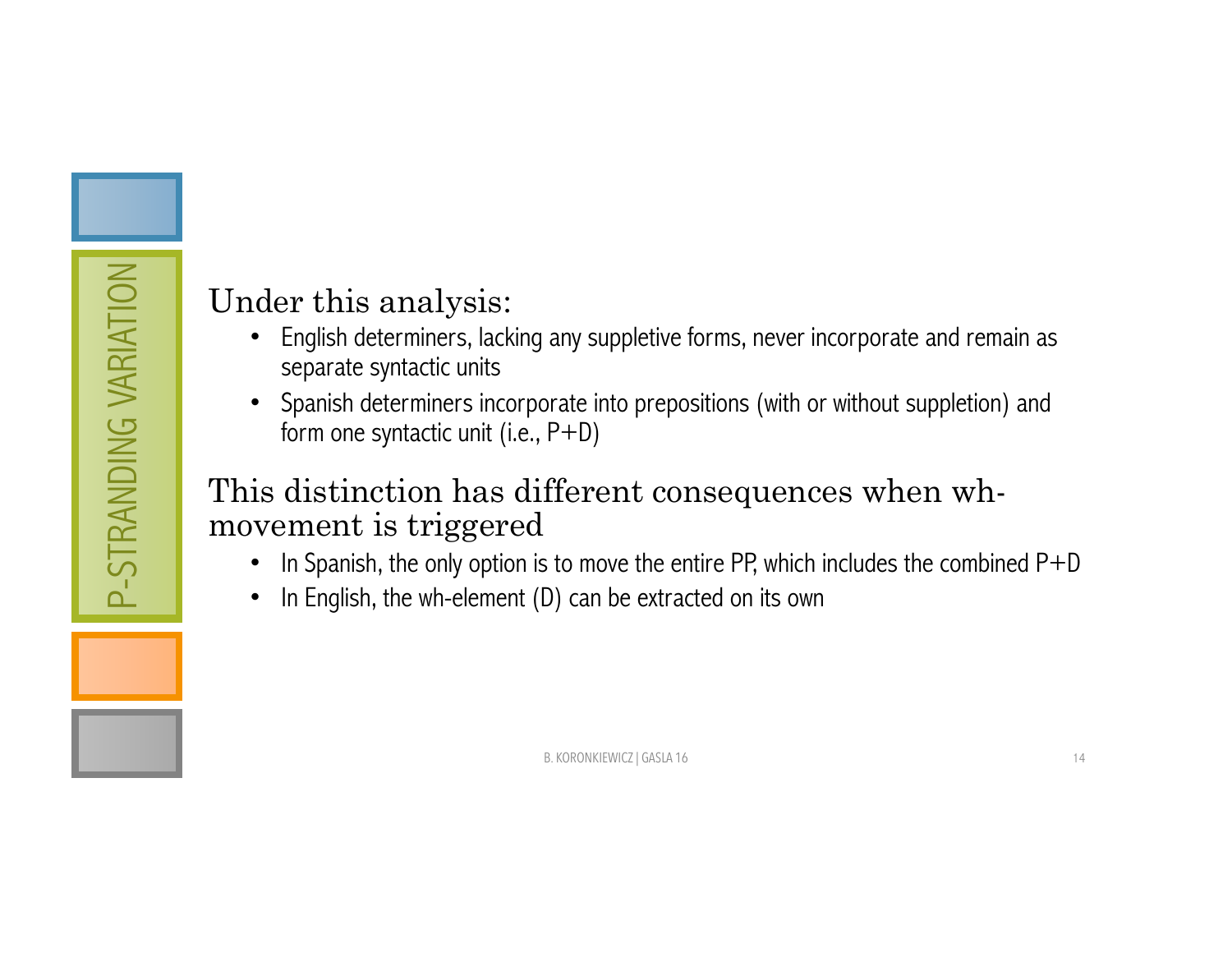- (5) a.  $[$  [PP  $[$ P **of**]  $[$   $]$   $[$ <sub>D</sub>  $]$   $[$ <sub>NP</sub> north]]]
	- b.  $[p_P [P \text{ with } P] [P \text{ with } P]$  [Degement] [NP money]]]
	- c.  $[\text{pp } [\text{p}_{\text{+D}} \text{del}_i] [\text{pp } [\text{p}_{\text{+D}} \text{del}_i] [\text{NP} \text{m}$ of-the north 'of the north'
	- d.  $[p_P [P_{P+D} \textbf{con } q \textbf{u}\hat{\mathbf{e}}_i]$  [<sub>DP</sub> [<sub>D</sub> **t**<sub>i</sub>] [<sub>NP</sub> dinero]]] with what money 'with what money'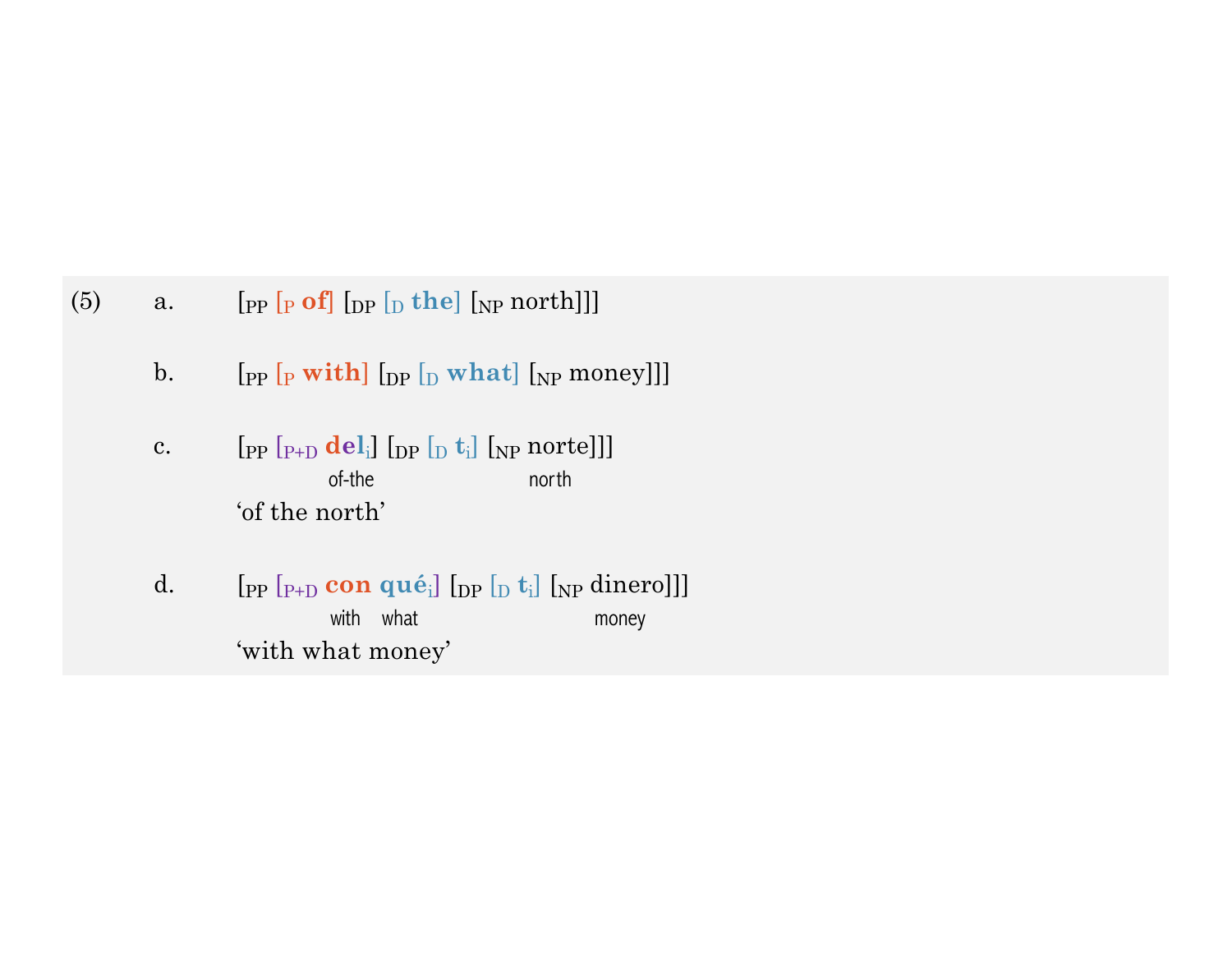## Minimalist approach to CS (MacSwan, 1999)

- Constraints are due to the interaction of the two grammars in question, specifically when there is a mismatching of features
- Mirrors exactly what happens in monolingual derivations (i.e., no "third grammar")

#### Using this framework, specific predications can be made about restrictions on p-stranding in CS

- In this particular case, the features of the preposition drive the derivation
- When a Spanish preposition requires D-to-P incorporation, it consequently disallows p-stranding regardless of whether its DP object is in Spanish or English

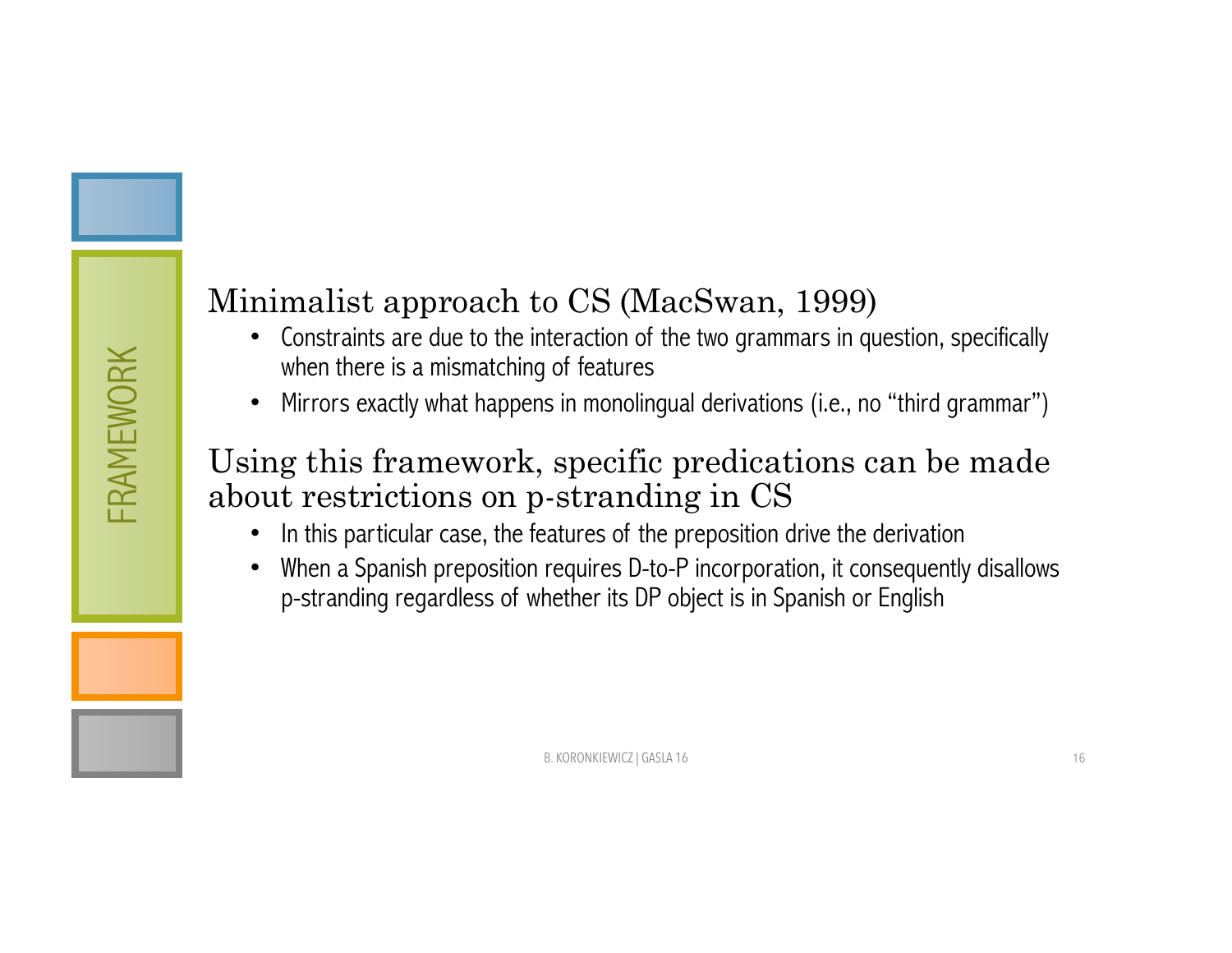#### Such a generative approach to CS typically targets native bilinguals

• Early bilinguals (i.e., 2L1 bilinguals and/or heritage speakers) who are exposed to both languages from a young age

#### Nonetheless, such an approach can be extended to (proficient) L2 bilinguals

- CS can serve as a linguistic crutch (especially at the lower levels of proficiency)
- "However, the same way L2 speakers can learn to style shift given different sociolinguistic contexts (Tarone, 1982, as cited in Ellis, 1994), we can imagine them also learning to shift between languages, even in the same sentence, if given an appropriate bilingual context" (Koronkiewicz, 2018, p. 4)
- Research has shown that L2 bilinguals are indeed able to acquire restrictions on CS that mirror those of early bilinguals (Fernández Fuertes et al., 2016; Giancaspro, 2015; Koronkiewicz, 2018; Toribio, 2001)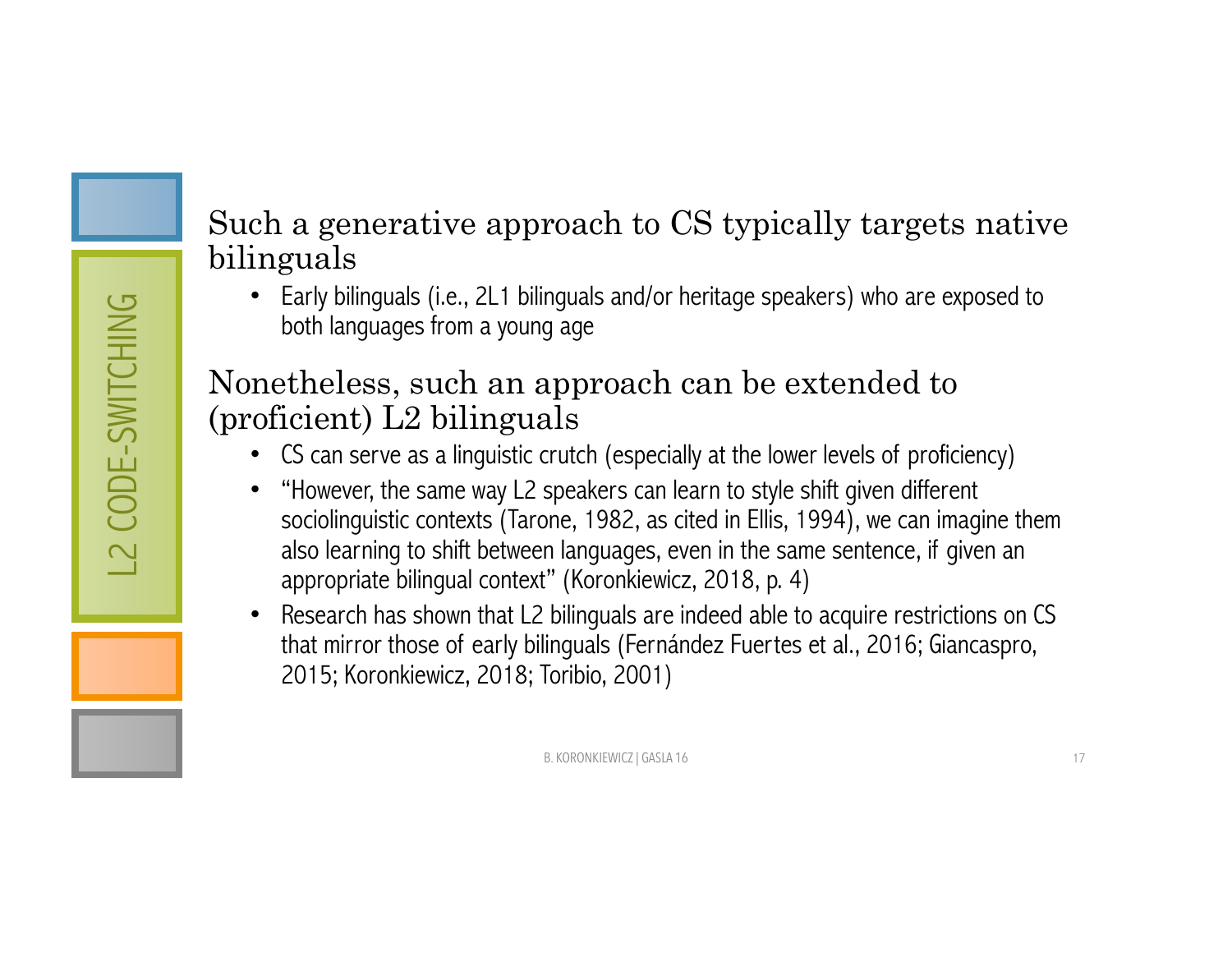#### Various factors have been shown to play a role in the CS of L2 bilinguals

- Proficiency (Giancaspro, 2015; Koronkiewicz, 2018; Toribio, 2001)
- Dominance (Fernández Fuertes et al., 2016; Liceras et al. 2016)
- Exposure to language mixing (Koronkiewicz, 2018)

## Only a handful of structures have been investigated so far

• Switches targeting auxiliary verbs, pronouns, complementizers, negation, and gender

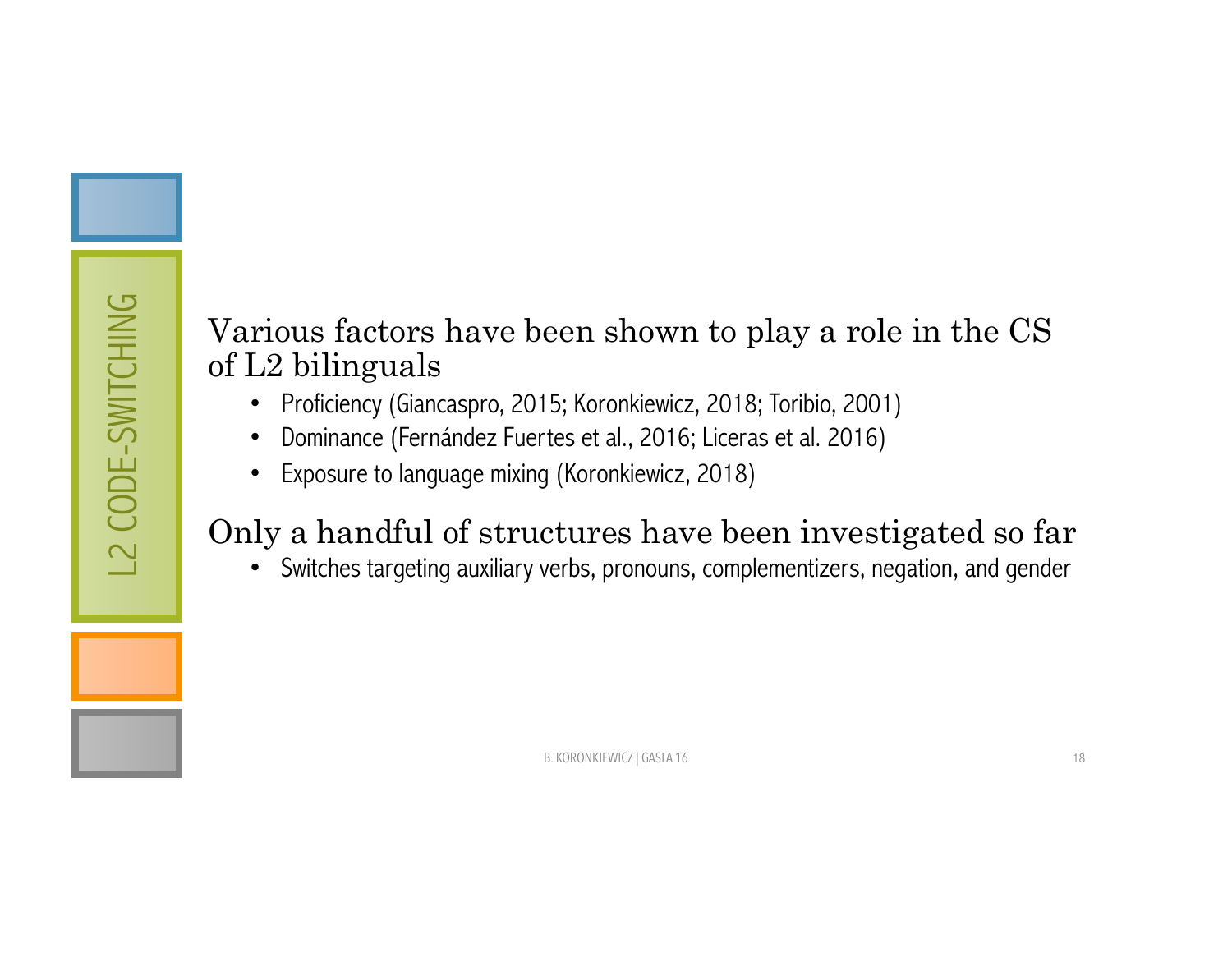#### RESEARCH QUESTION:

## **Do L1-English L2-Spanish bilinguals accept p-stranding in CS?**

*And if so*…

Does PROFICIENCY play a role?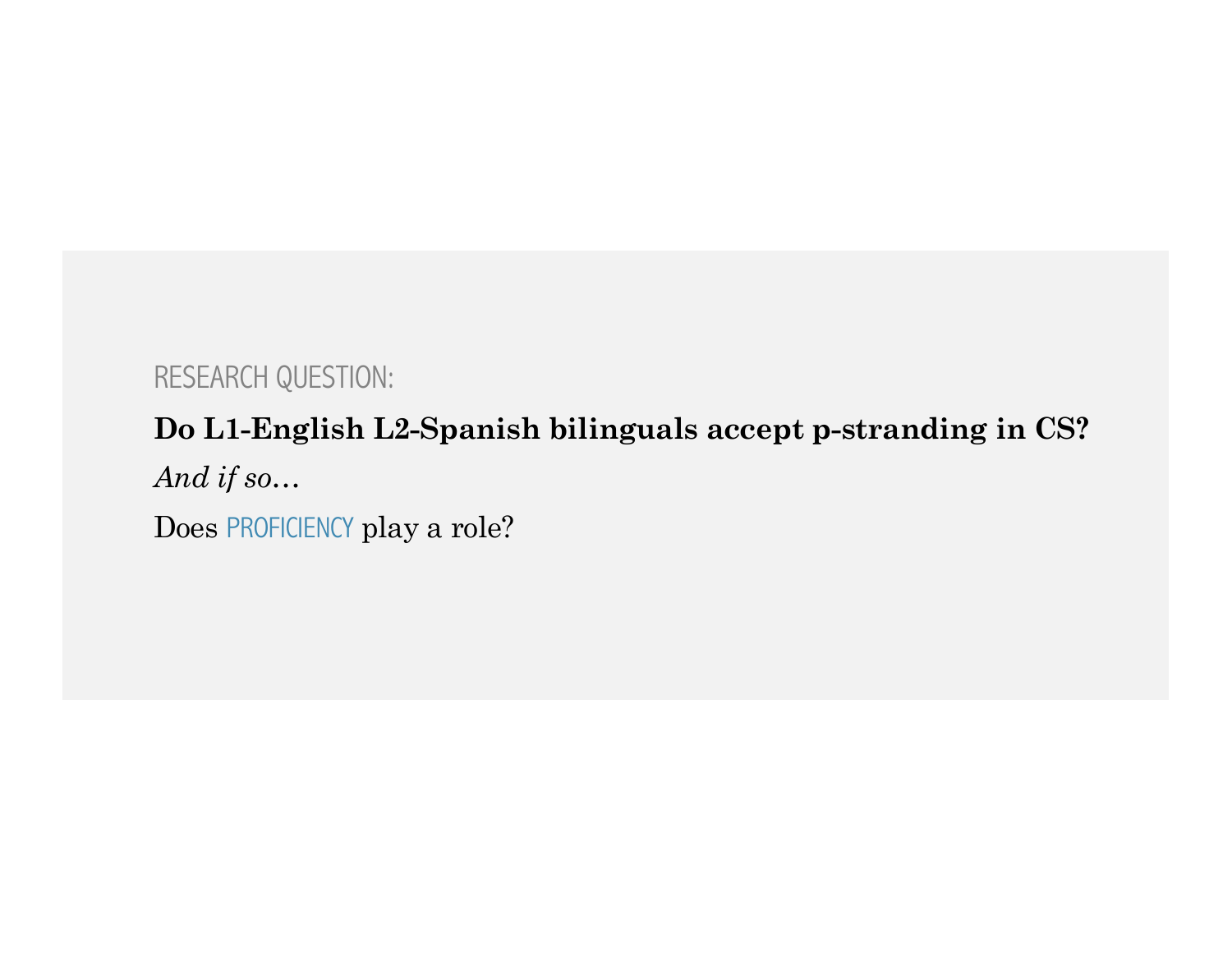## If L2 bilinguals <u>have no</u> D-to-P incorporation in Spanish...

- P-stranding should be completely acceptable in their monolingual Spanish and English
- P-stranding should also be accepted in either switch direction
- Results should differ from early sequential bilinguals

## If L2 bilinguals <u>have</u> D-to-P incorporation in Spanish...

- P-stranding should not be syntactically parallel in their monolingual Spanish/English
- Thus, p-stranding should only be accepted with Spanish-to-English switches (i.e., a Spanish DP extracted from an English PP)
- Results should be parallel to early sequential bilinguals

#### What role could proficiency play?

• Increased L2 proficiency should increase likelihood of acquiring such incorporation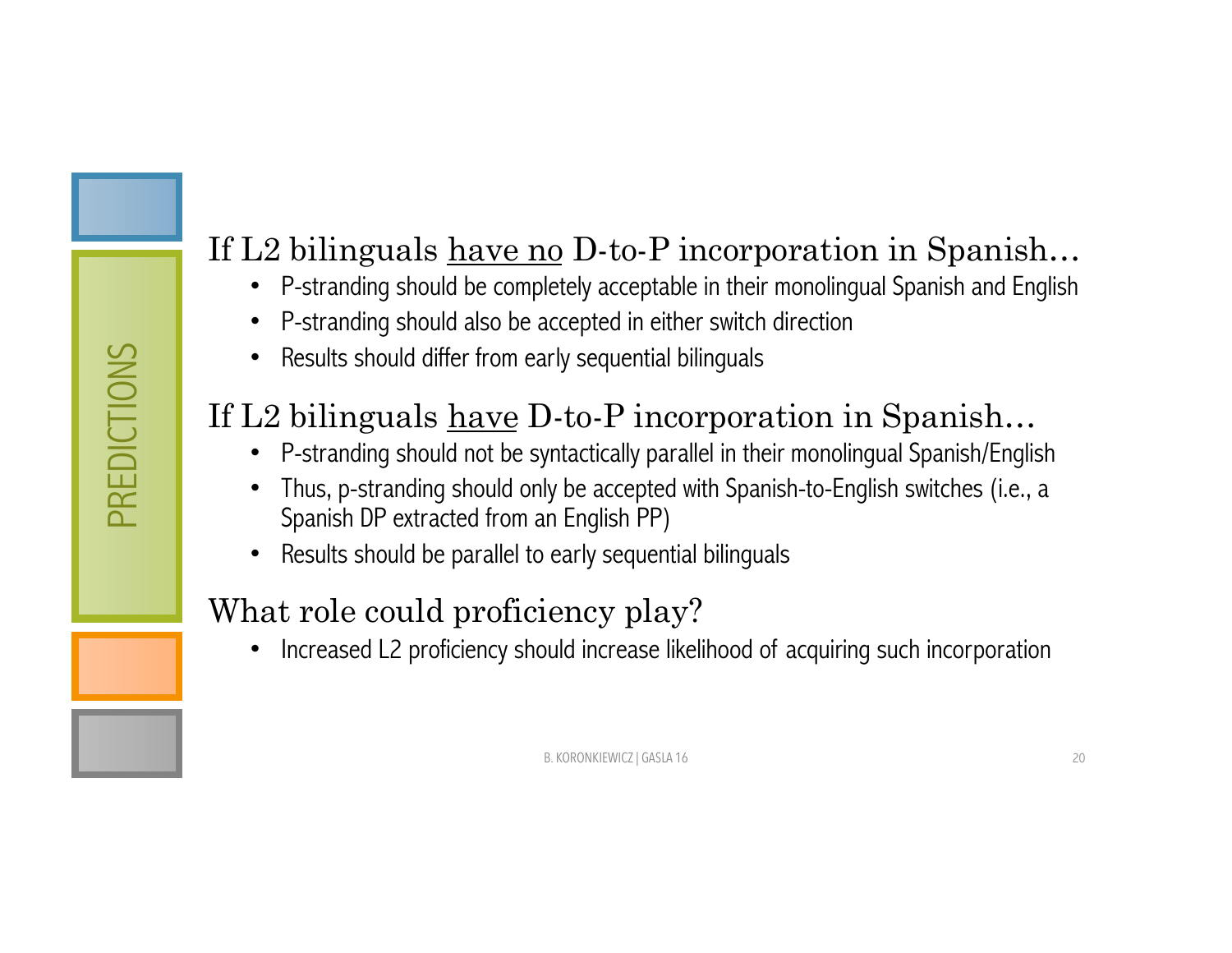#### Target group of US L2 bilinguals (*n* = 48) who learned Spanish in an academic context after acquiring English

- Age of onset of English  $= 0$  years (i.e., since birth)
- Age of onset of Spanish  $\geq 6$  years ( $M = 12.0$ )

PARTICIPANTS

PARTICIPANTS

Comparison group of early sequential US heritage speakers of Spanish  $(n = 16)$  who learned both languages at an early age

- Age of onset of Spanish  $= 0$  years (i.e., since birth)
- Age of onset of English = between 3 and 6 years ( $M = 4.8$ )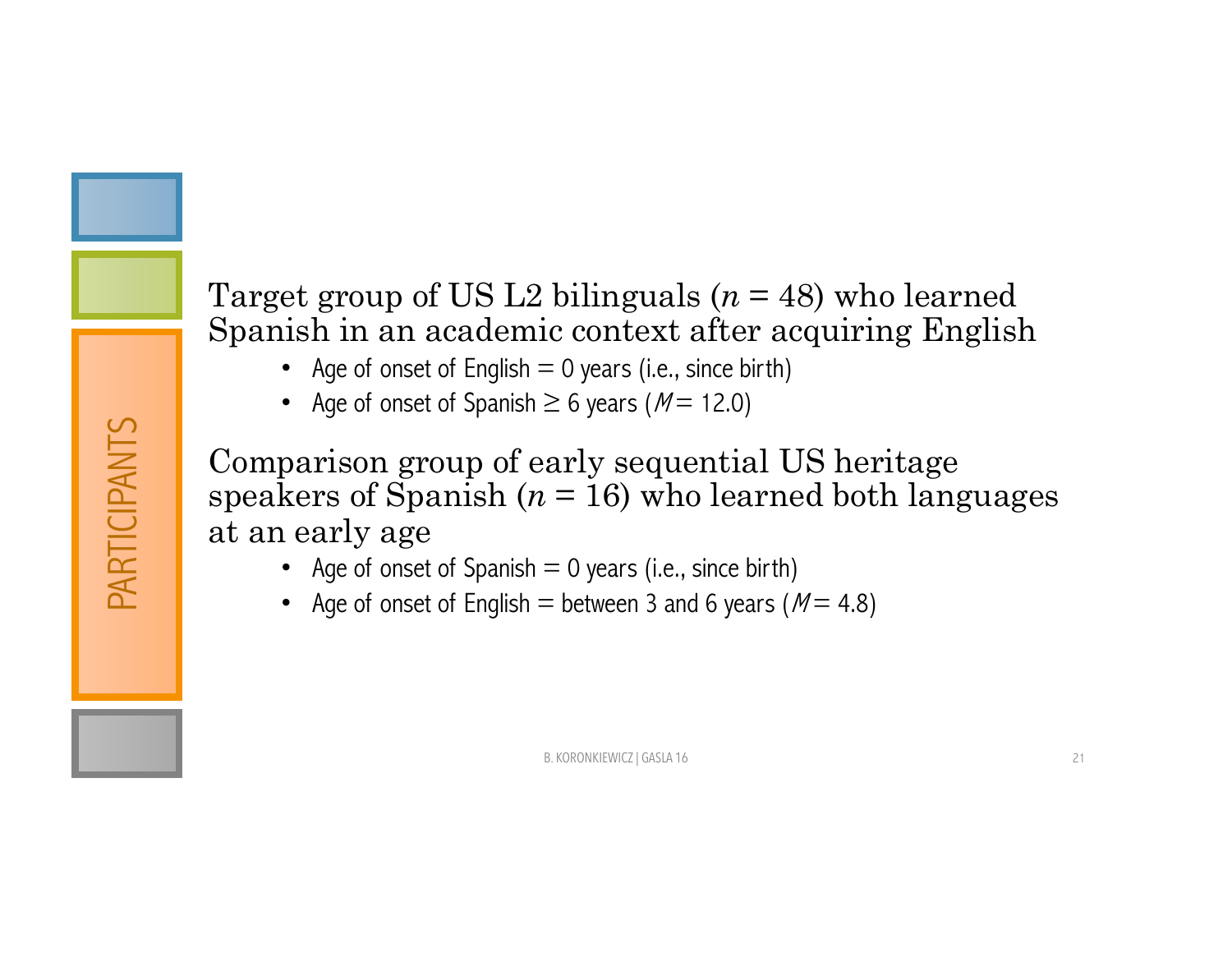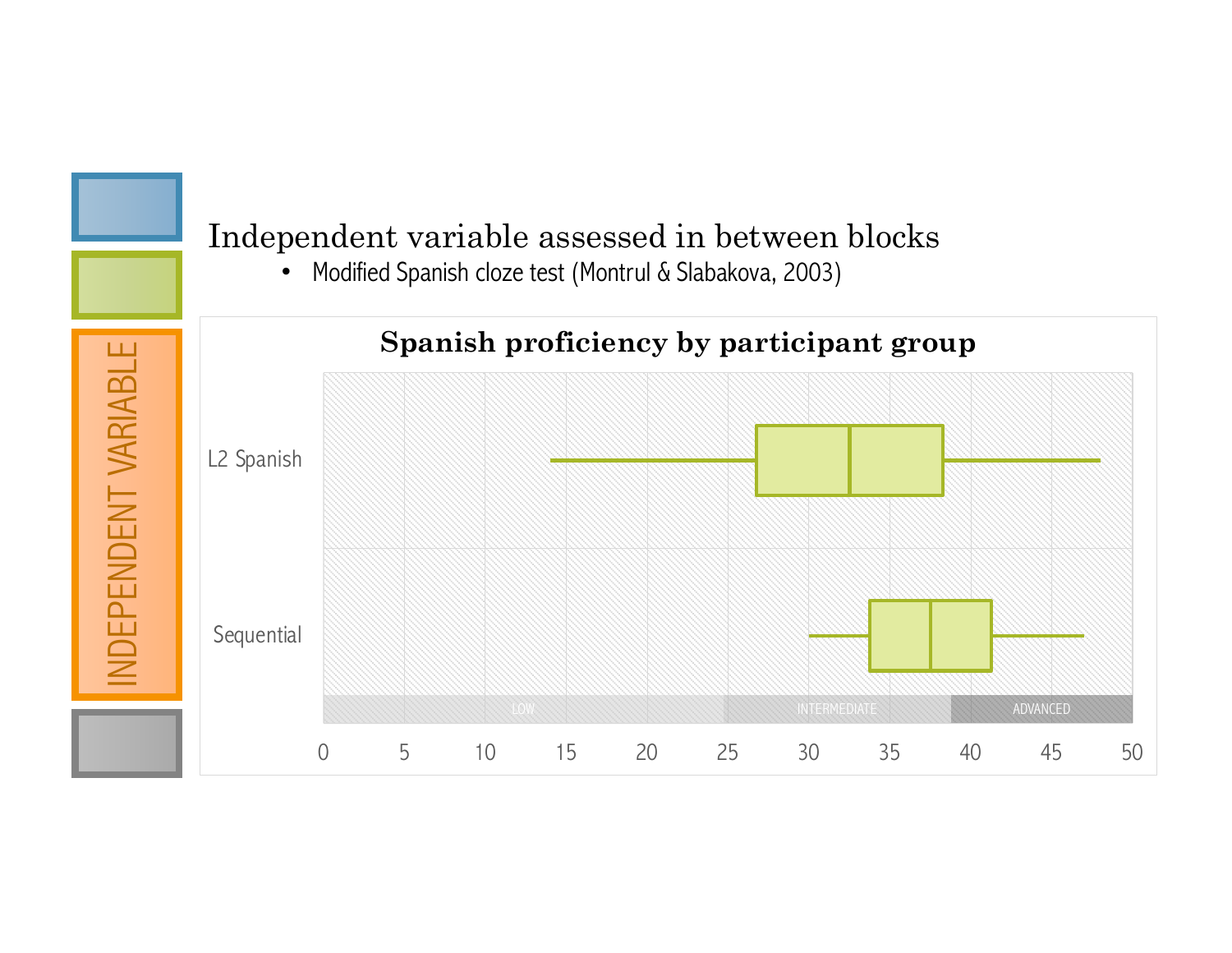## Target stimuli with p-stranding with *with/con* (*N =* 32)

- Half embedded wh- p-stranding and half relative clause p-stranding
	- Code-switched target sentences  $(n = 16)$
	- Monolingual target equivalents for Spanish ( $n = 8$ )
	- Monolingual target equivalents for English ( $n = 8$ )

#### Filler stimuli with various other types of constructions (and switches) (*N =* 169)

- Targeted adverb order, auxiliary verbs, pronouns, and so on
	- Code-switched filler sentences ( $n = 89$ )

STIMULI

- Monolingual Spanish filler sentences  $(n = 42)$
- Monolingual English filler sentences ( $n = 38$ )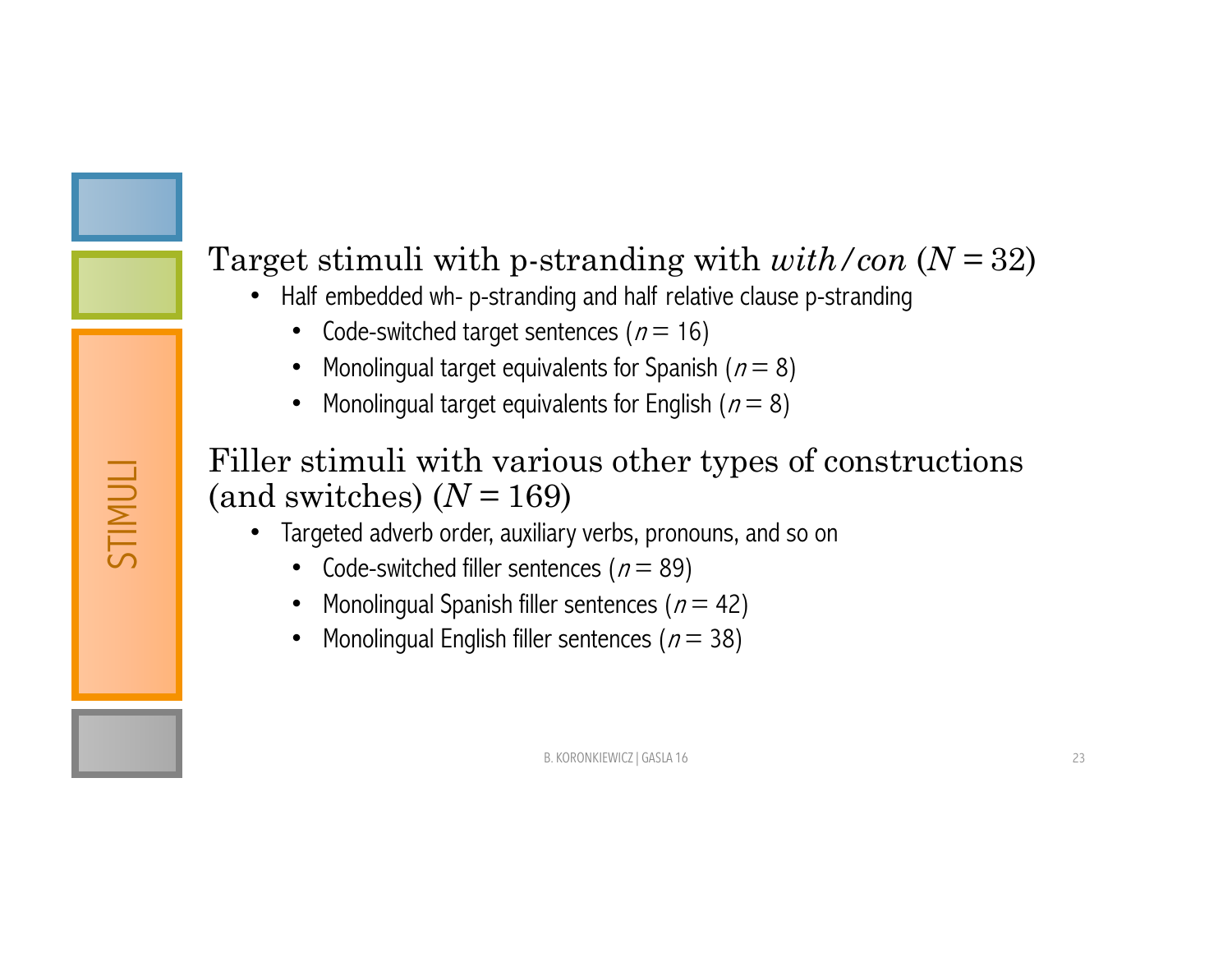

<sup>1</sup> Modified Spanish cloze test (Montrul & Slabakova, 2003) <sup>2</sup> Modified English cloze test (O'Neill, Cornelius, & Washburn, 1981)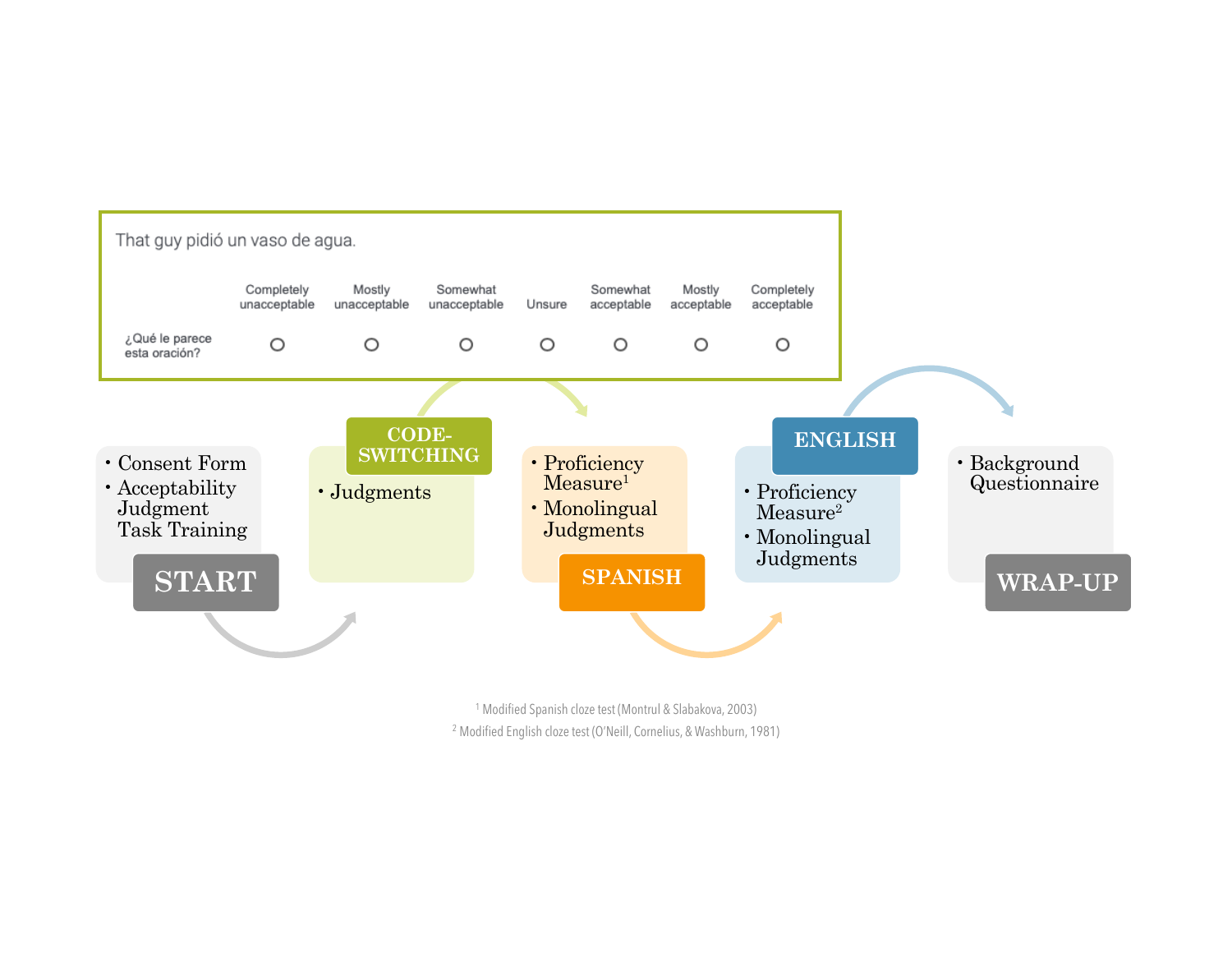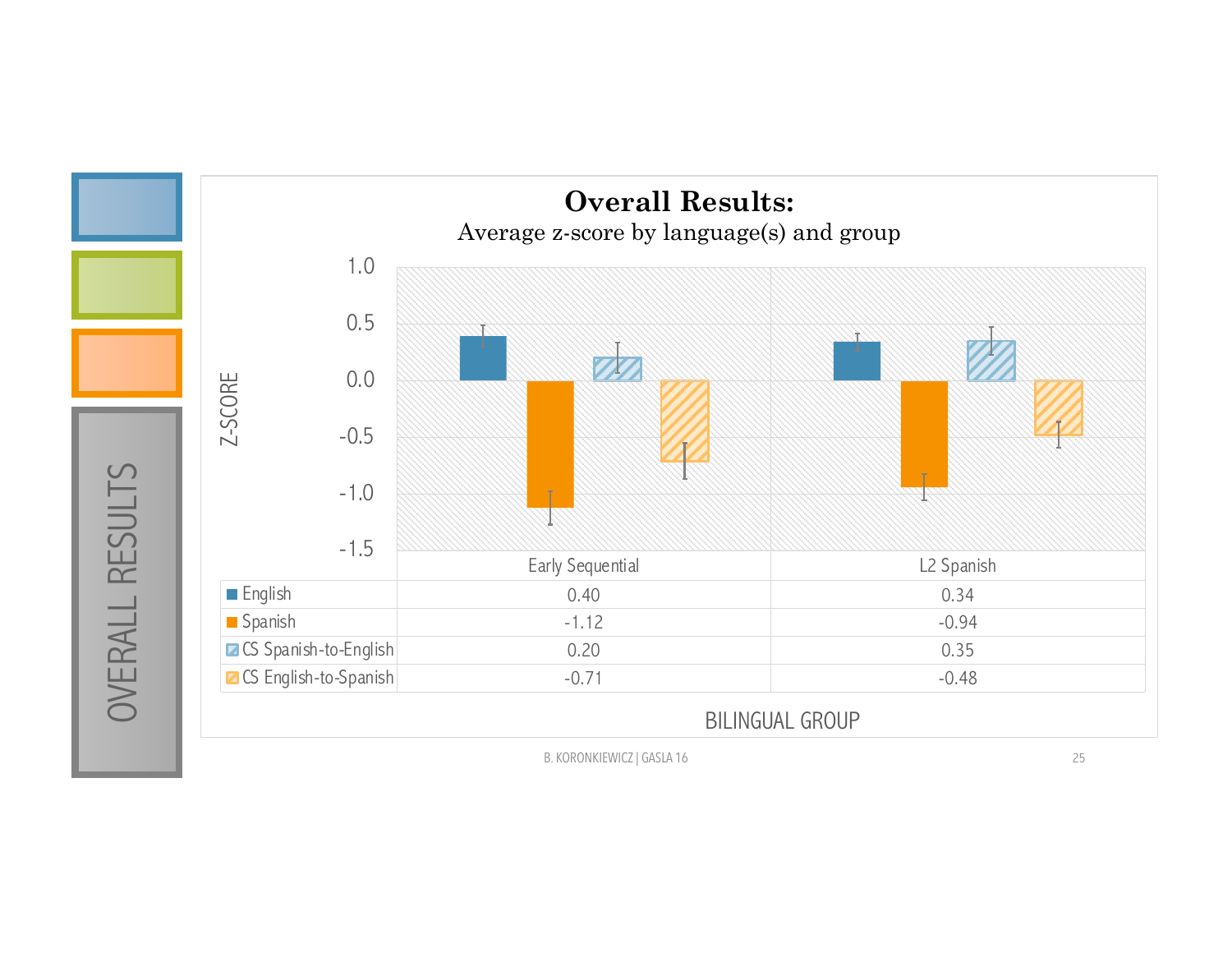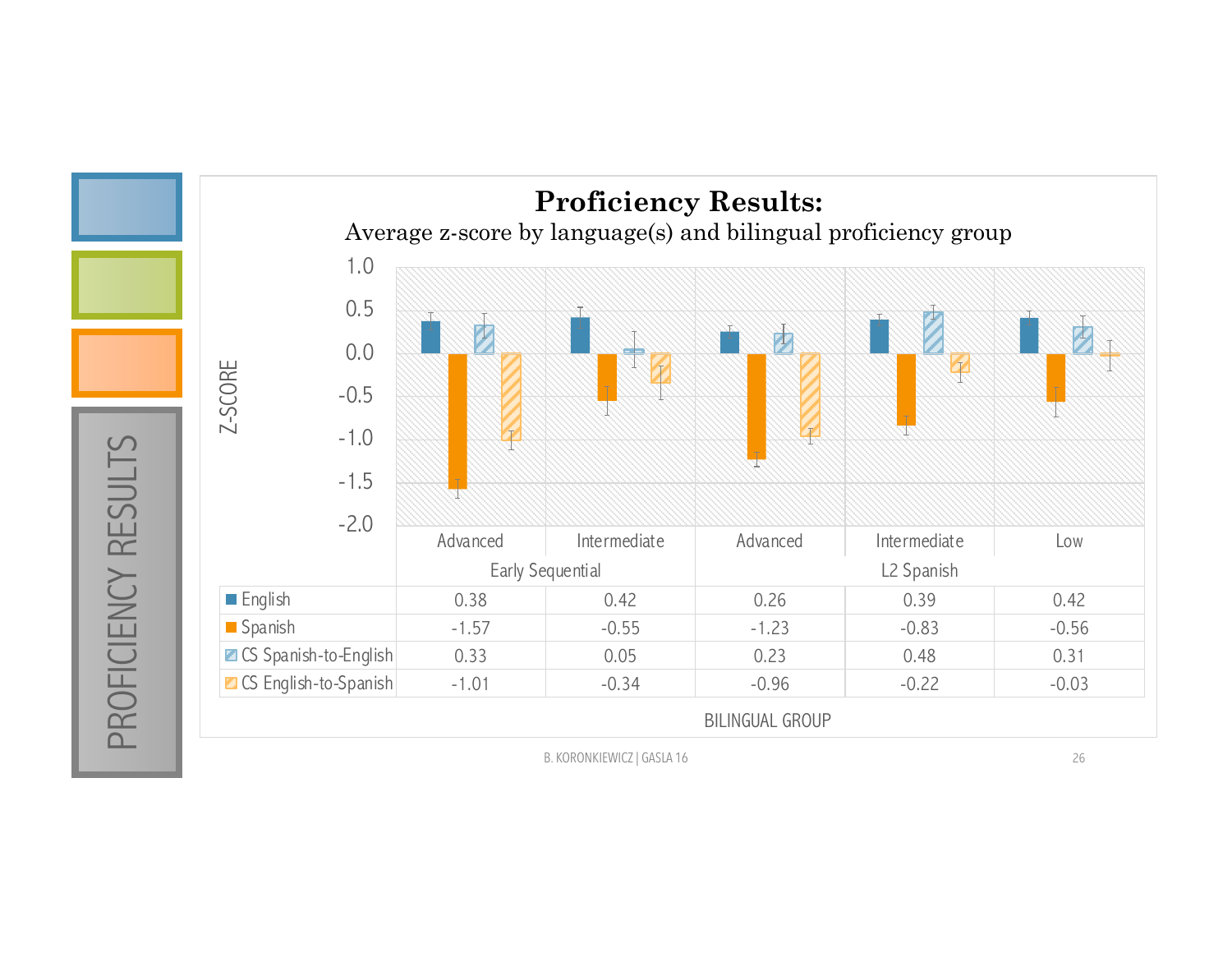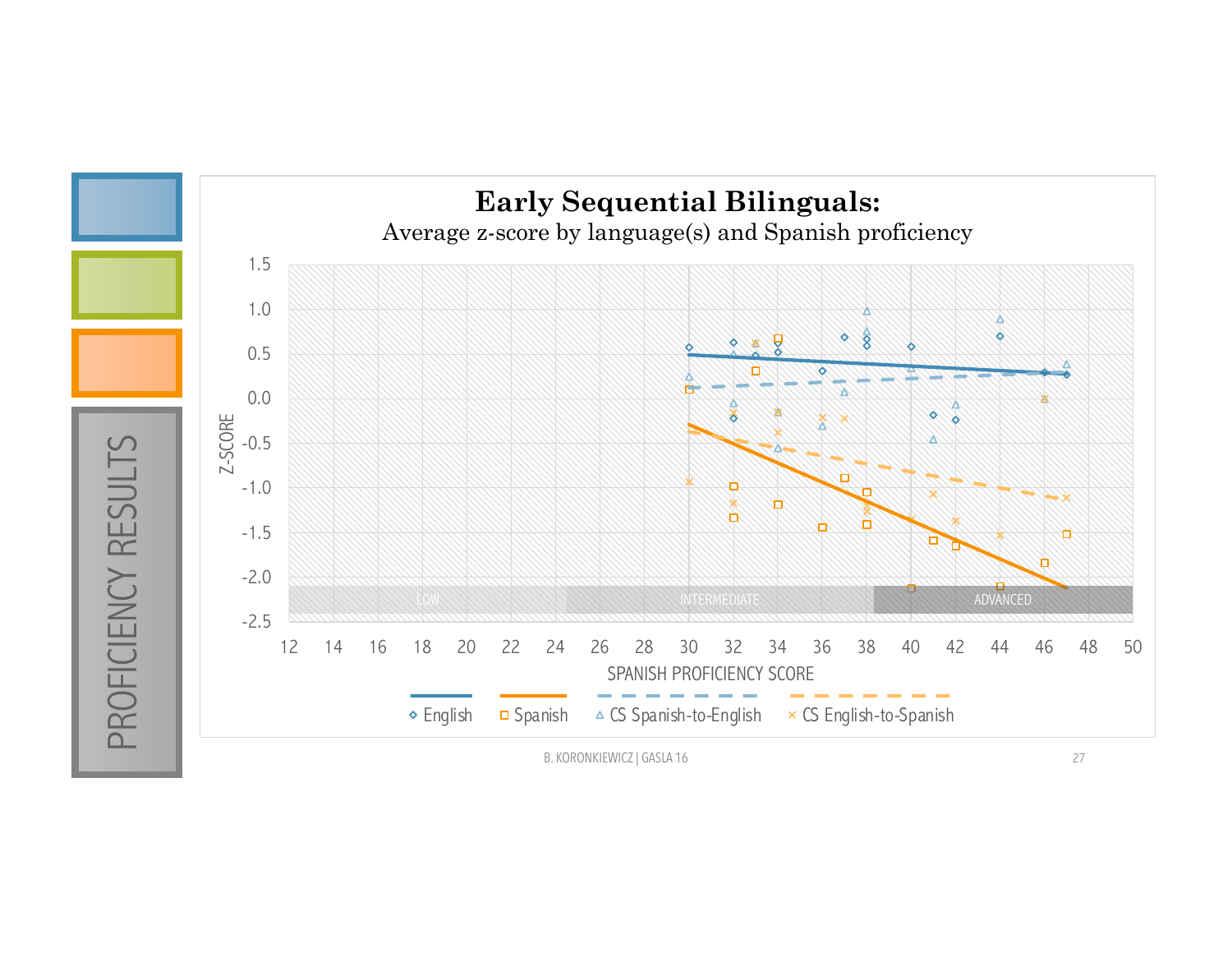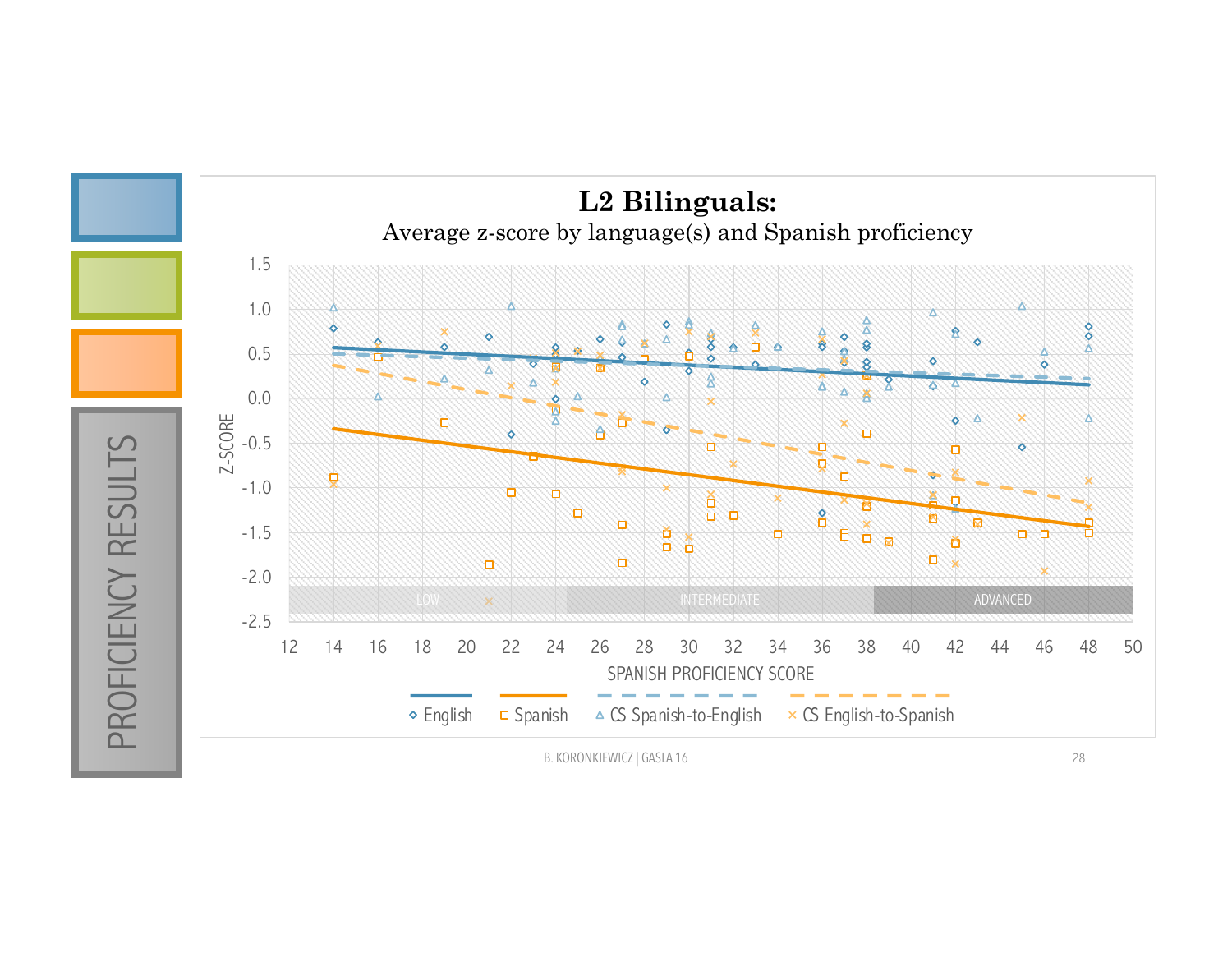## If L2 bilinguals <u>have no</u> D-to-P incorporation in Spanish...

- <del></del> **⊁** P-stranding should be completely acceptable in their monolingual Spanish and English
- P-stranding should also be accepted in either switch direction ✘
- Results should differ from early sequential bilinguals ✘

## If L2 bilinguals <u>have</u> D-to-P incorporation in Spanish...

- P-stranding should not be syntactically parallel in their monolingual Spanish/English • Thus, p-stranding should only be accepted with Spanish-to-English switches (i.e., a Spanish DP extracted from an English PP) ✓ ✓
- Results should parallel early sequential bilinguals ✓

## What role could proficiency play?

• Increased L2 proficiency should increase likelihood of acquiring such incorporation ✓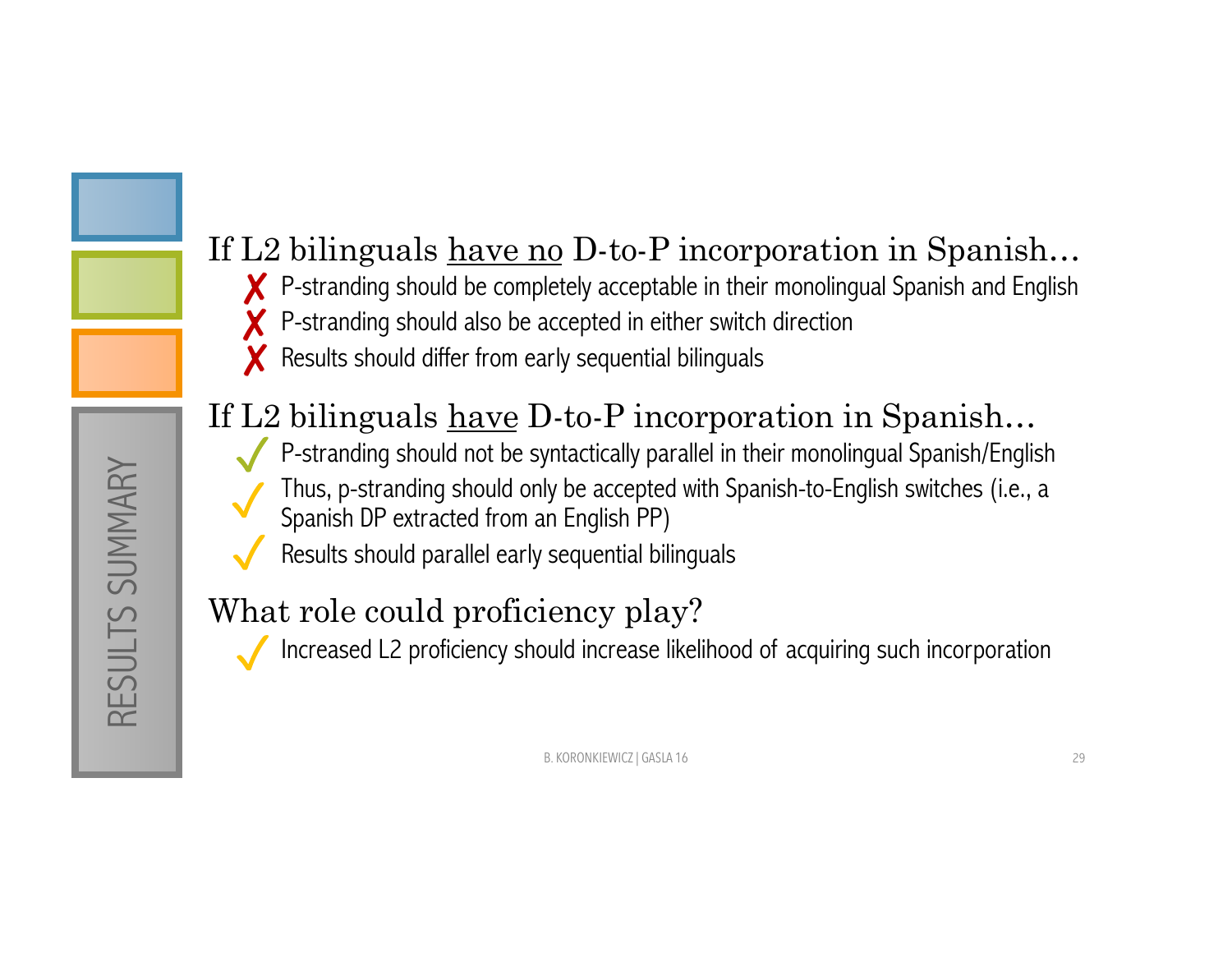#### Broadly speaking, L1-English L2-Spanish bilinguals do behave like early sequential bilinguals with regard to pstranding

- Their Spanish prepositions require D-to-P incorporation, hence blocking p-stranding regardless of the language of the object
- Likely due to both groups having avoided crosslinguistic influence during their early years (unlike sequential bilinguals, as argued by Pascual y Cabo & Gómez Soler, 2015)

## Crucially, though, the finding is affected by proficiency

• Unlike the other groups, L2 bilinguals with low proficiency lose this asymmetry in CS; Spanish prepositions less rejected in switched p-stranding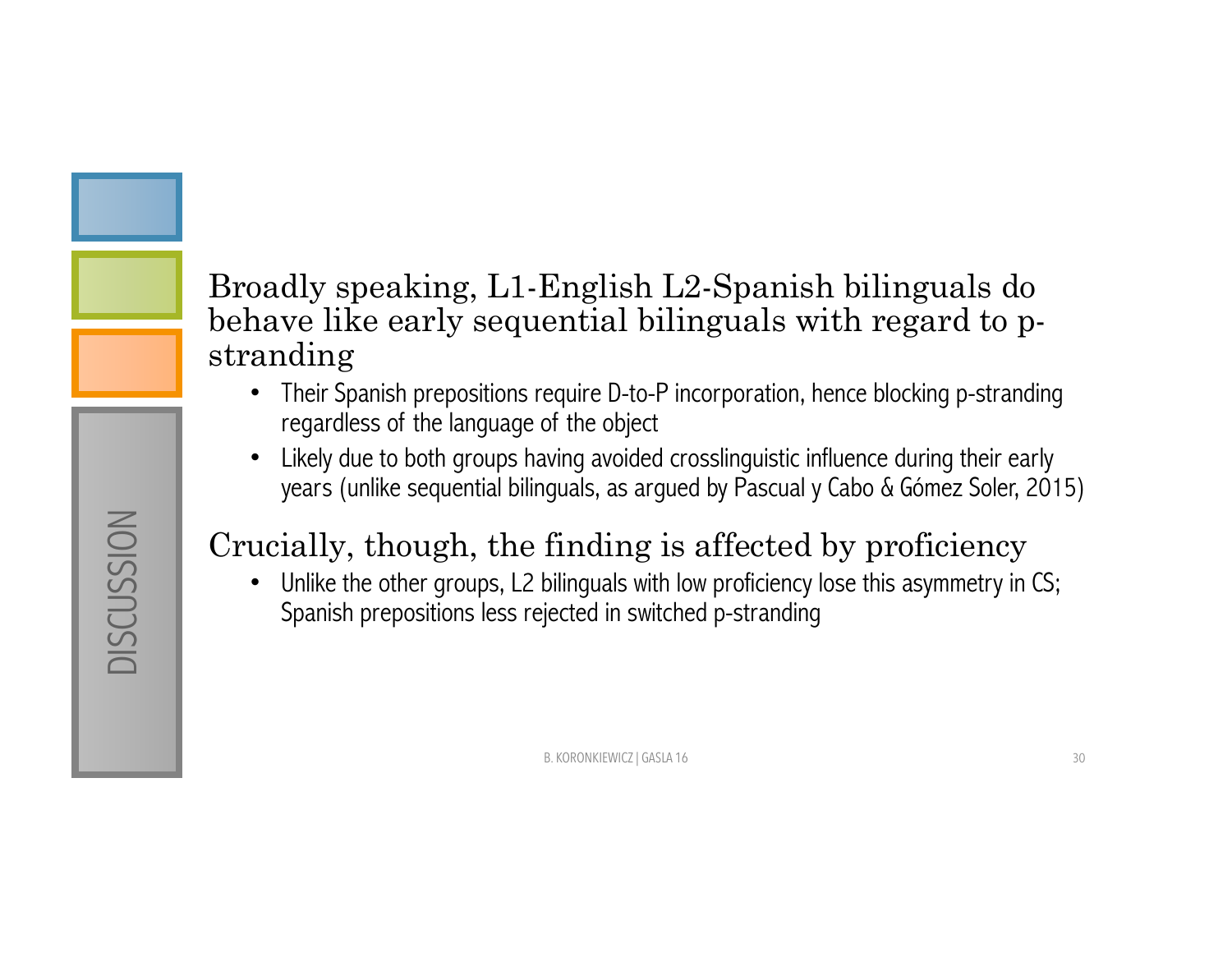#### Unexpected and unexplained finding with early sequential bilinguals

DISCUSSION

**DISCUSSION** 

- Like the L2 bilinguals with low proficiency, early sequential bilinguals with intermediate proficiency lose the CS asymmetry for p-stranding
- But the shift is distinct: Instead of Spanish prepositions becoming more acceptable in switched p-stranding, English prepositions were less accepted
- Likely culprit is group size, as this sub-group had the lowest number of participants in it after categorizing by proficiency

B. KORONKIEWICZ | GASLA 16 31 32 32 32 33 34 35 36 36 37 38 39 36 37 38 39 38 39 31 32 33 34 35 37 38 39 31 32 33 34 35 37 38 39 39 30 31 32 33 33 34 35 37 38 38 39 39 30 31 32 33 34 35 36 37 38 39 39 30 31 32 33 34 35 35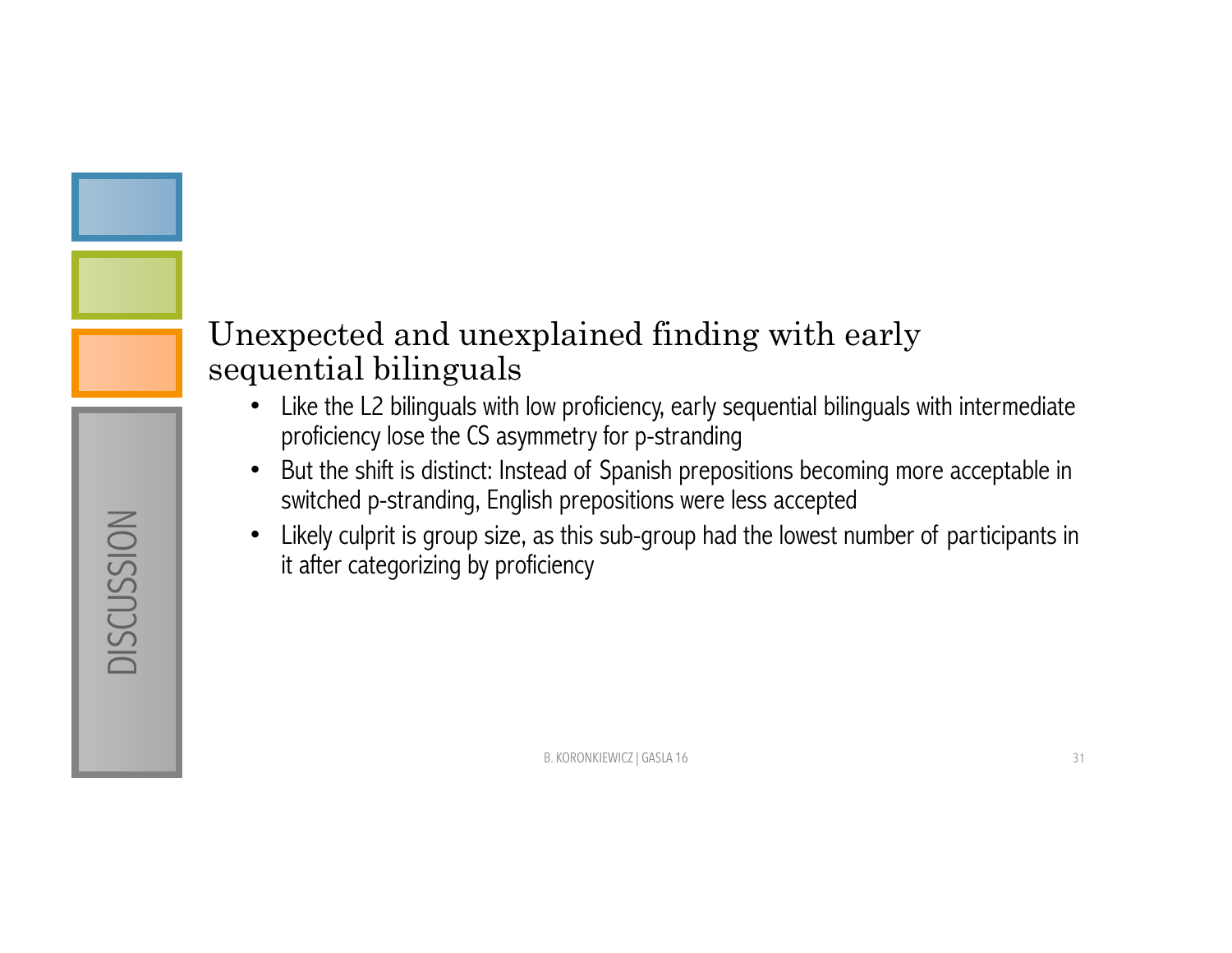## What does this tell us about L2 Spanish acquisition?

• Monolingual data suggest that even at a low proficiency, bilinguals can acquire D-to-P incorporation in their L2 Spanish

#### What does this tell us about L2 CS?

- Data suggests that L2 bilinguals with low proficiency have solidified D-to-P incorporation in monolingual Spanish, but not in language mixing
- Unique lens into how acquiring a specific grammatical construction does not necessarily immediately transfer to how one language mixes

## How should we understand this (unpredicted) finding?

• Although it may be true that a Minimalist approach to CS can accurately predict language mixing of advanced/intermediate L2 bilinguals, for low proficiency speakers abandoning the no "third grammar" approach may be essential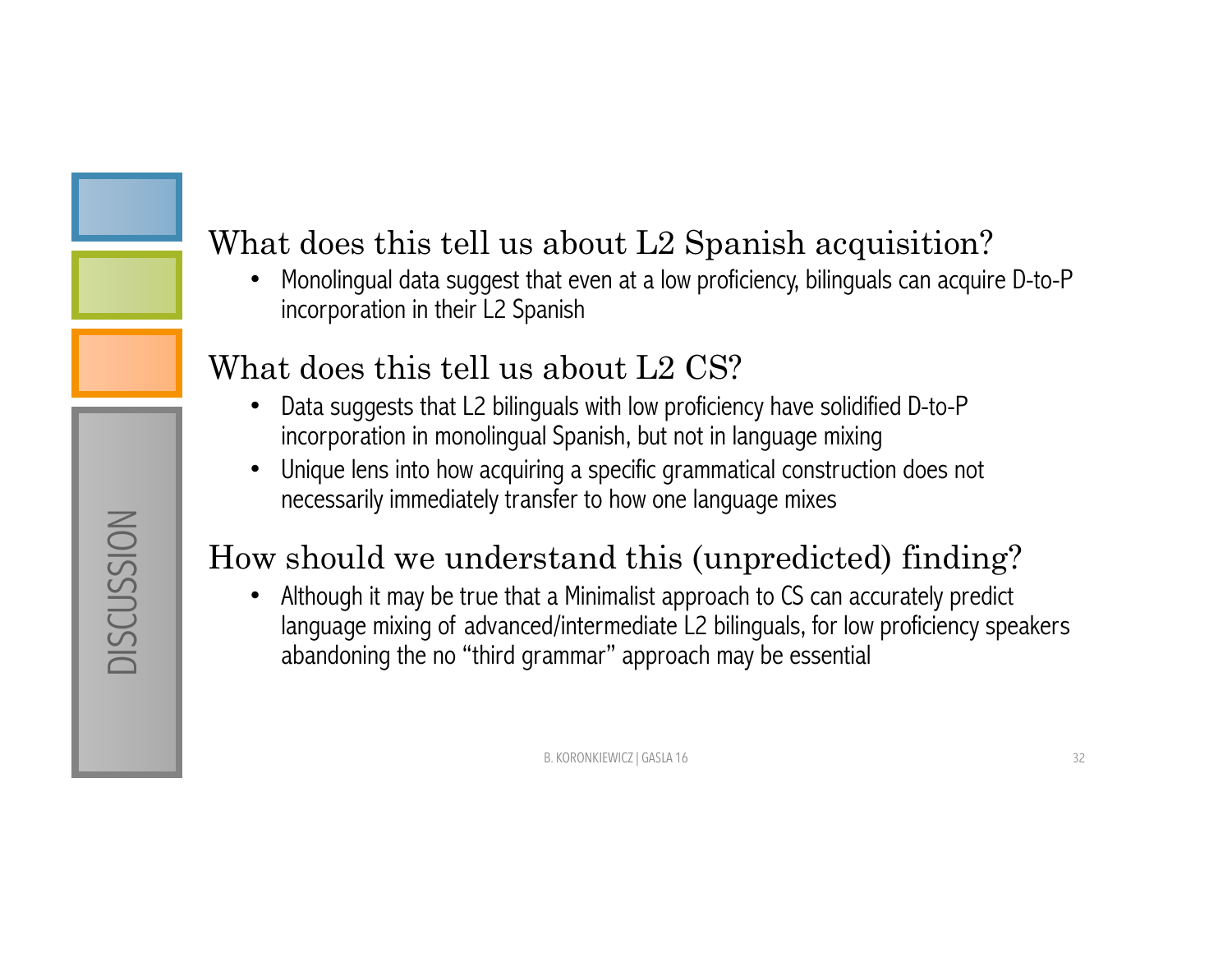## Limited lexical items (i.e., only with *with/con*)

• There is known idiosyncratic variation with p-stranding depending on the particular preposition (Biber et al. 1999)

## Did not test pied-piping (or reduplication)

• Assume that rejection of p-stranding for a context implies acceptance of pied-piping, but without that data it cannot be confirmed

#### Data is receptive

• Unclear if the patterns would be the same for production

LIMITATIONS LIMITATIONS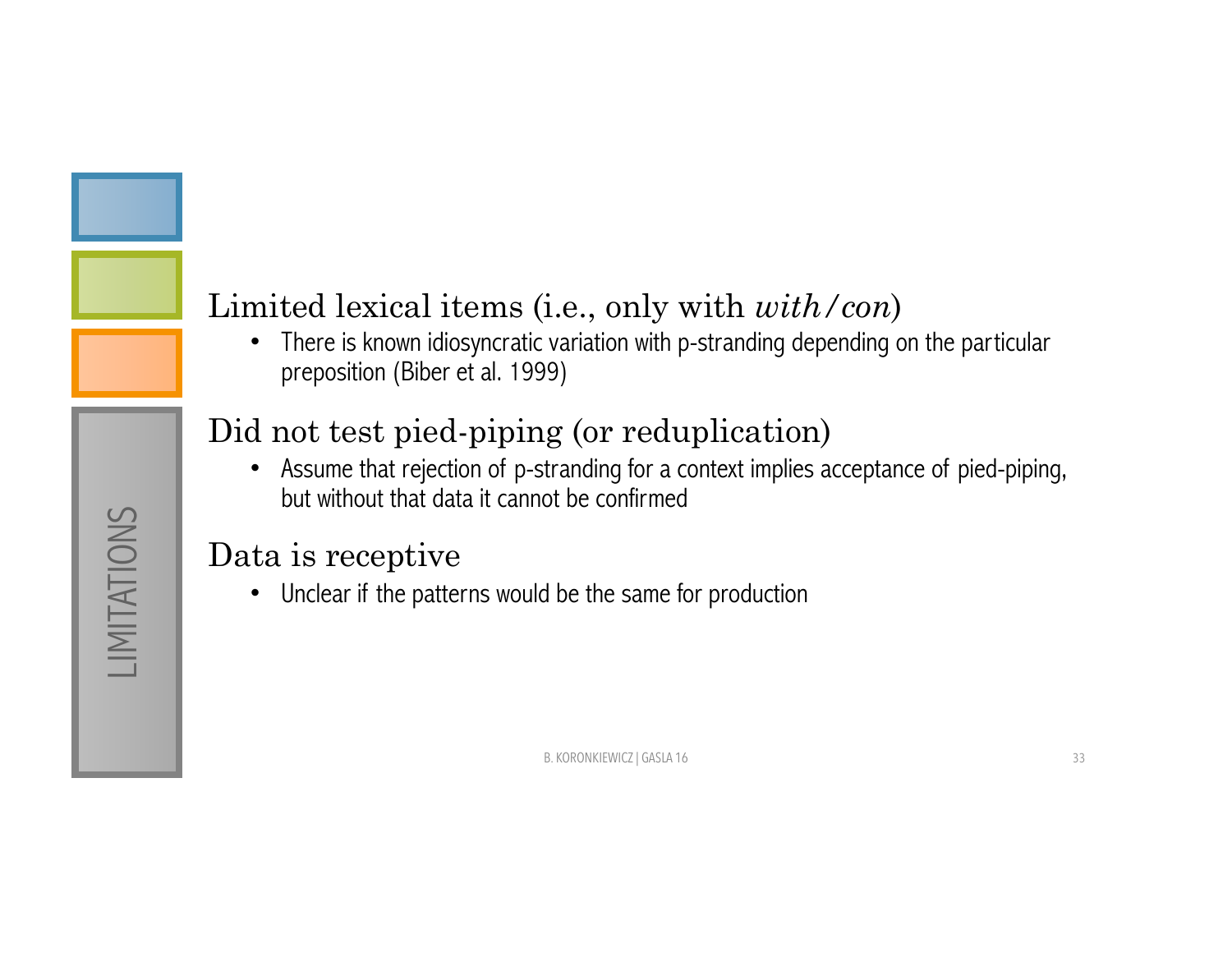By extending Law's (2006) analysis of p-stranding to a bilingual context, we are better able to understand the acquisition of a specific aspect of L2 grammar as well as its related CS behavior

More broadly, this work helps continue to dispel the "paradox" of L2 CS

- CS "is stigmatized in most learning contexts, and teachers and learners themselves generally relate it to a lack of language proficiency… [even though a] bilingual's language-mixing/code-switching ability serves as a measure of [their] syntactic competence in the component languages" (Toribio, 2001, p. 217)
- Data here shows that L2 bilinguals do not make arbitrary decisions regarding CS, but rather they can and do switch using their grammatical competence, like other bilingual speakers, but it takes a bit of proficiency to get there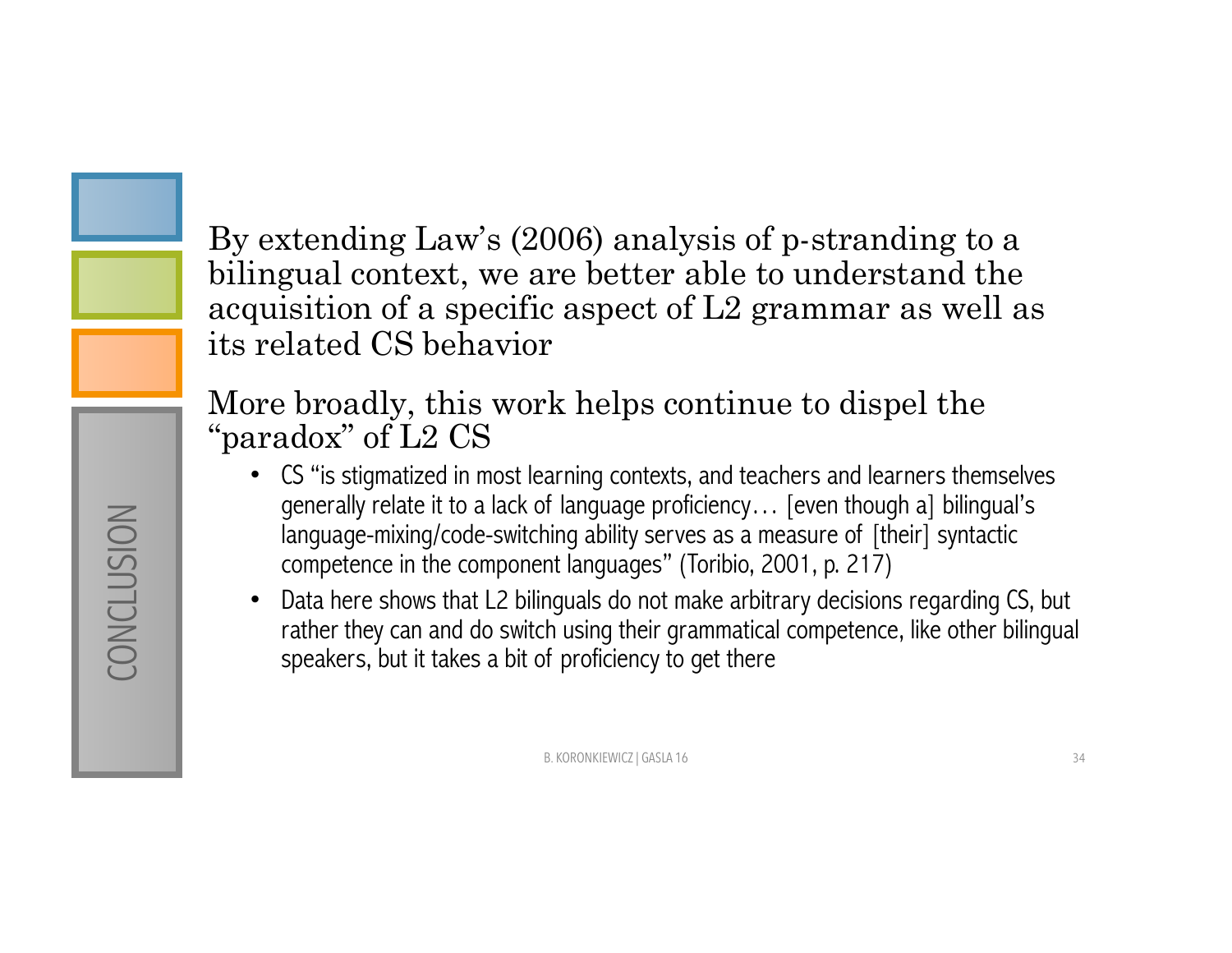

#### **Acknowledgments**

- Special thanks to undergrad researcher Rolf Tilley for assistance in preparing the experimental materials
- Additional thanks to the instructors who recruited participants:
	- Rafael Álvarez, Alicia Cipria, Mandy Faretta-Stutenberg, Ali Gonzenbach Perkins, Xabi Granja, Jessica Hubickey, Connie Janiga-Perkins, Ernesto Kortright, Marie-Eve Monette, Erin O'Rourke, Shirin Posner, Iñaki Rodeño, Laura Rojas-Arce and Ana Skelton
- Thanks as well to the College Academy of Research, Scholarship, and Creative Activity (CARSCA) at the University of Alabama for providing funding for participant payment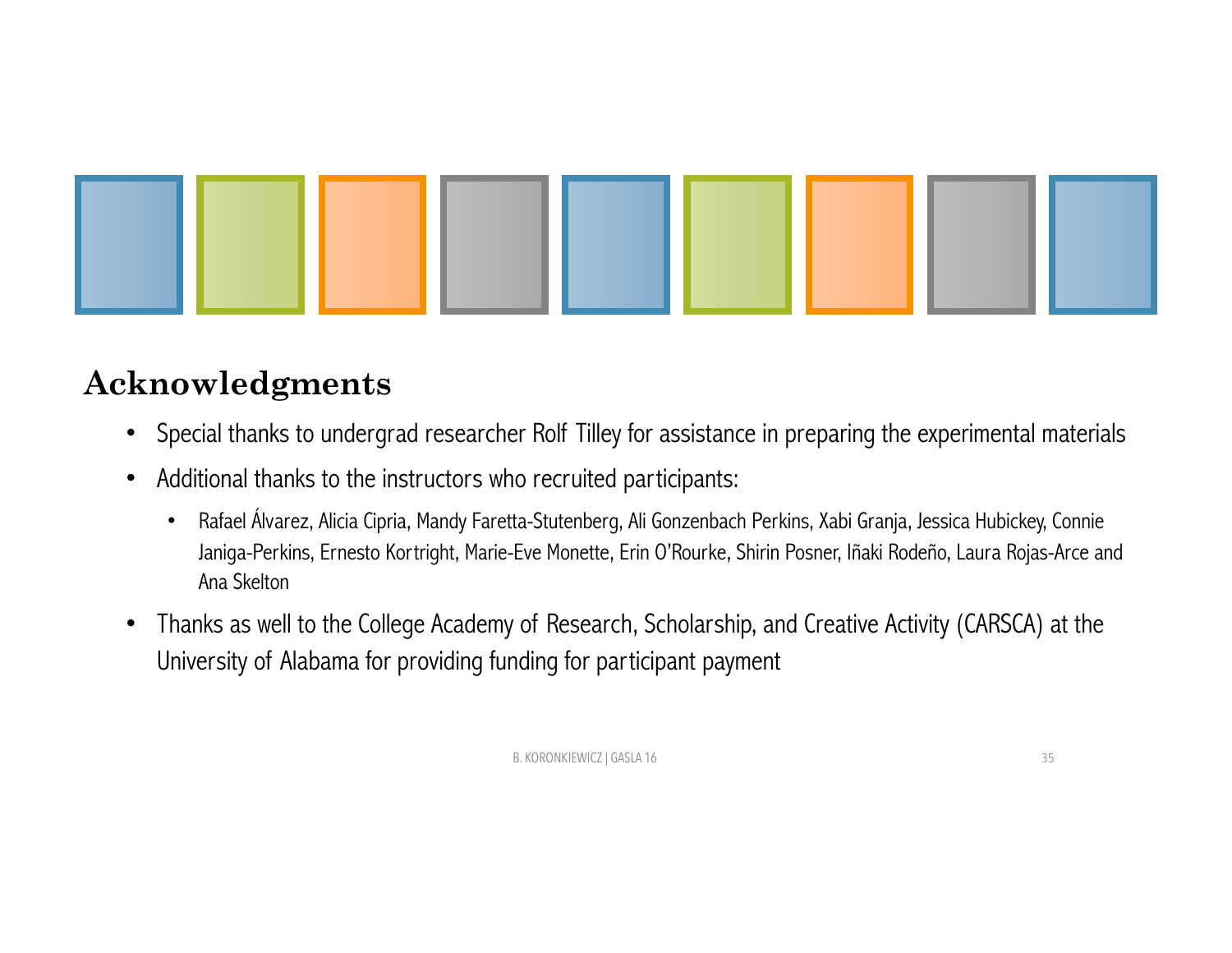

## **References**

| and language nativeness: The view from Spanish-English code-switching. In R. E. Guzzardo Tamargo, C. M. Mazak,<br>grammar of spoken and written English. Pearson Education.<br>& M. C. Parafita Couto (Eds.), Spanish-English codeswitching in the Caribbean and the US (pp. 107-138). Jon<br>Depiante, M., & Thompson, E. (2013). Preposition stranding in heritage speakers of Spanish.<br>Benjamins. https://doi.org/10.1075/ihll.11.05lic<br>Coyote Papers, 21, 1-8.<br>MacSwan, J. (1999). A Minimalist approach to intrasentential code switching [Doctoral dissertation,<br>Ellis, R. (1994). The study of Second Language Acquisition. Oxford University Press.<br>Fernández Fuertes, R., Liceras, J. M., & Alba de la Fuente, A. (2016). Beyond University of California, Los Angeles].<br>Montrul, S., & Slabakova, R. (2003). Competence similarities between native and near-native<br>speakers: An investigation of the preterite/imperfect contrast in Spanish. Studies in Second Language Acquisition,<br>Montoya, & T. O'Neill (Eds.), Romance linguistics 2013: Selected papers from the 43rd Linguistic Symposium on<br>25(3), 351-398. https://doi.org/10.1017/S0272263103000159<br>Romance Languages (LSRL), New York, 17-19 April, 2013 (pp. 79-98). Jon Benjamins.<br>O'Neill, R., Cornelius, E. T., & Washburn, G. N. (1981). American kernel lessons:<br>https://doi.org/10.1075/rllt.9.05fue<br>Advanced student's book. Longman.<br><b>Pascual y Cabo, D., &amp; Gómez Soler, I. (2015).</b> Preposition stranding in Spanish as a<br><i>Bilingualism</i> , 5(3), 379-407. https://doi.org/10.1075/lab.5.3.04gia<br>heritage language. Heritage Language Journal, 12(2), 186-209.<br>Koronkiewicz, B. (2018). Acquiring L1-English L2-Spanish code-switching: The role of exposure to<br><b>Perpiñán, S. (2015).</b> L2 grammar and L2 processing in the acquisition of Spanish prepositional relative<br>language mixing. Languages, 3(3), 26. https://doi.org/10.3390/languages3030026<br>clauses. Bilingualism: Language and Cognition, 18(4), 577-596. https://doi.org/10.1017/S1366728914000583<br>Koronkiewicz, B. (2022). Preposition stranding in Spanish-English code-switching. Languages, 7(1),<br>Salles, H. M.-L. (1995). Preposition pied-piping and preposition stranding: A Minimalist approach.<br>45. https://doi.org/10.3390/languages7010045<br>Research Papers in Linguistics, 6, 97-123.<br>Law, P. (2006). Preposition stranding. In M. Everaert & H. van Riemsdijk (Eds.), The Blackwell companion<br>Toribio, A. J. (2001). On the emergence of bilingual code-switching competence. Bilingualism: Language | Biber, D., Johansson, S., Leech, G., Conrad, S., & Finegan, E. (1999). <i>Longman</i> Liceras, J. M., Fernández Fuertes, R., & Klassen, R. (2016). Language dominance                                       |                                                                         |
|----------------------------------------------------------------------------------------------------------------------------------------------------------------------------------------------------------------------------------------------------------------------------------------------------------------------------------------------------------------------------------------------------------------------------------------------------------------------------------------------------------------------------------------------------------------------------------------------------------------------------------------------------------------------------------------------------------------------------------------------------------------------------------------------------------------------------------------------------------------------------------------------------------------------------------------------------------------------------------------------------------------------------------------------------------------------------------------------------------------------------------------------------------------------------------------------------------------------------------------------------------------------------------------------------------------------------------------------------------------------------------------------------------------------------------------------------------------------------------------------------------------------------------------------------------------------------------------------------------------------------------------------------------------------------------------------------------------------------------------------------------------------------------------------------------------------------------------------------------------------------------------------------------------------------------------------------------------------------------------------------------------------------------------------------------------------------------------------------------------------------------------------------------------------------------------------------------------------------------------------------------------------------------------------------------------------------------------------------------------------------------------------------------------------------------------------------------------------------------------------------------------------------------------------------------------------------------------------------------------------------------------------------------------|-------------------------------------------------------------------------------------------------------------------------------------------------------------------------------------------------------------|-------------------------------------------------------------------------|
|                                                                                                                                                                                                                                                                                                                                                                                                                                                                                                                                                                                                                                                                                                                                                                                                                                                                                                                                                                                                                                                                                                                                                                                                                                                                                                                                                                                                                                                                                                                                                                                                                                                                                                                                                                                                                                                                                                                                                                                                                                                                                                                                                                                                                                                                                                                                                                                                                                                                                                                                                                                                                                                                |                                                                                                                                                                                                             |                                                                         |
|                                                                                                                                                                                                                                                                                                                                                                                                                                                                                                                                                                                                                                                                                                                                                                                                                                                                                                                                                                                                                                                                                                                                                                                                                                                                                                                                                                                                                                                                                                                                                                                                                                                                                                                                                                                                                                                                                                                                                                                                                                                                                                                                                                                                                                                                                                                                                                                                                                                                                                                                                                                                                                                                |                                                                                                                                                                                                             |                                                                         |
|                                                                                                                                                                                                                                                                                                                                                                                                                                                                                                                                                                                                                                                                                                                                                                                                                                                                                                                                                                                                                                                                                                                                                                                                                                                                                                                                                                                                                                                                                                                                                                                                                                                                                                                                                                                                                                                                                                                                                                                                                                                                                                                                                                                                                                                                                                                                                                                                                                                                                                                                                                                                                                                                |                                                                                                                                                                                                             |                                                                         |
|                                                                                                                                                                                                                                                                                                                                                                                                                                                                                                                                                                                                                                                                                                                                                                                                                                                                                                                                                                                                                                                                                                                                                                                                                                                                                                                                                                                                                                                                                                                                                                                                                                                                                                                                                                                                                                                                                                                                                                                                                                                                                                                                                                                                                                                                                                                                                                                                                                                                                                                                                                                                                                                                |                                                                                                                                                                                                             |                                                                         |
|                                                                                                                                                                                                                                                                                                                                                                                                                                                                                                                                                                                                                                                                                                                                                                                                                                                                                                                                                                                                                                                                                                                                                                                                                                                                                                                                                                                                                                                                                                                                                                                                                                                                                                                                                                                                                                                                                                                                                                                                                                                                                                                                                                                                                                                                                                                                                                                                                                                                                                                                                                                                                                                                |                                                                                                                                                                                                             |                                                                         |
|                                                                                                                                                                                                                                                                                                                                                                                                                                                                                                                                                                                                                                                                                                                                                                                                                                                                                                                                                                                                                                                                                                                                                                                                                                                                                                                                                                                                                                                                                                                                                                                                                                                                                                                                                                                                                                                                                                                                                                                                                                                                                                                                                                                                                                                                                                                                                                                                                                                                                                                                                                                                                                                                | the subject DP versus the subject pronoun divide in agreement switches. In C. Tortora, M. den Dikken, I. L.<br>Giancaspro, D. (2015). Code-switching at the auxiliary-VP boundary. Linguistic Approaches to |                                                                         |
|                                                                                                                                                                                                                                                                                                                                                                                                                                                                                                                                                                                                                                                                                                                                                                                                                                                                                                                                                                                                                                                                                                                                                                                                                                                                                                                                                                                                                                                                                                                                                                                                                                                                                                                                                                                                                                                                                                                                                                                                                                                                                                                                                                                                                                                                                                                                                                                                                                                                                                                                                                                                                                                                | to syntax (pp. 631-684). Blackwell.                                                                                                                                                                         | and Cognition, 4(3), 203-231. https://doi.org/10.1017/S1366728901000414 |